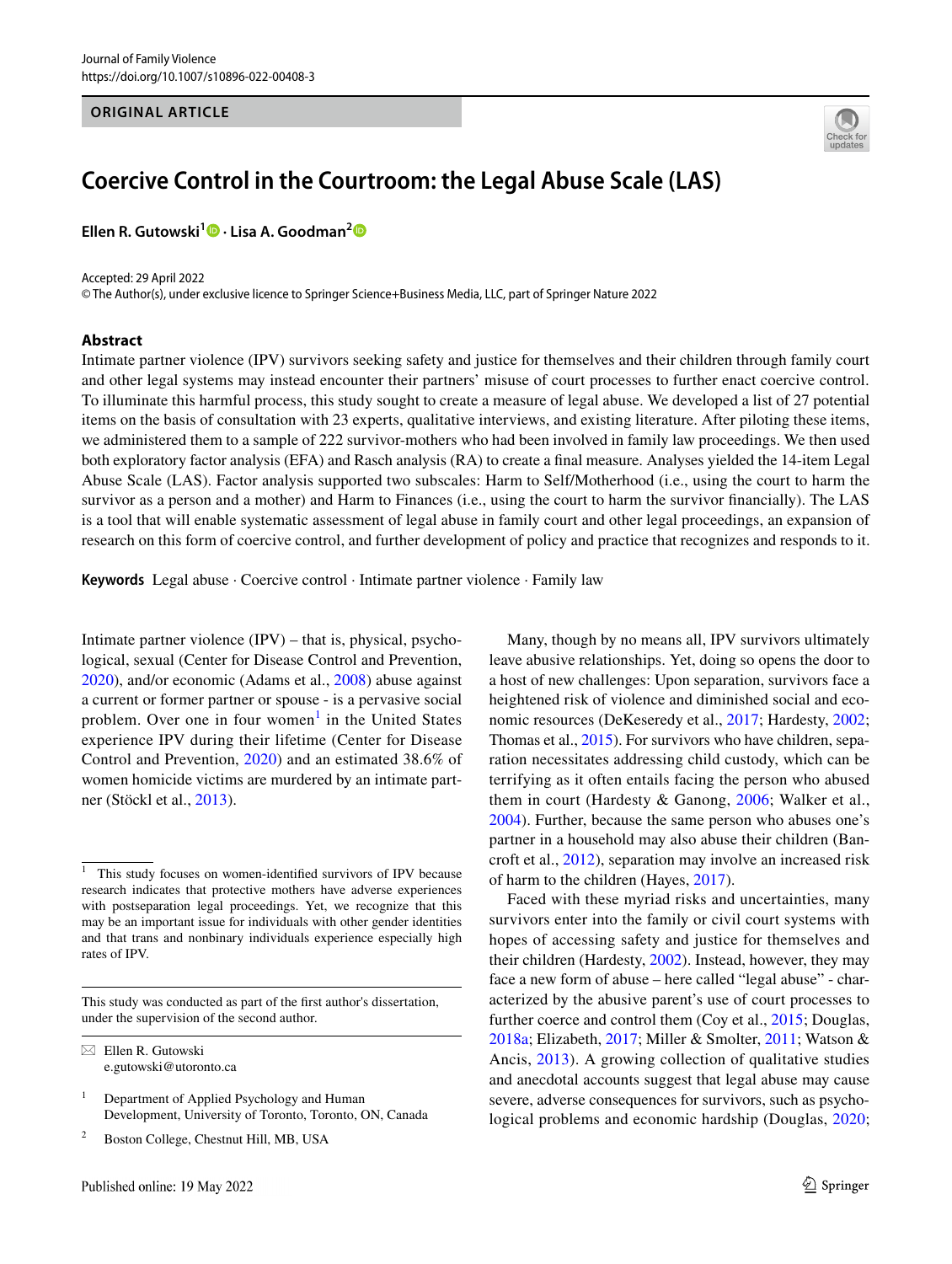Gutowski & Goodman, [2020](#page-13-10); Rivera et al., [2018;](#page-14-5) Ward, [2016\)](#page-14-6). Yet, judges and court evaluators may overlook (Laing & Heward-Belle, [2020](#page-14-7)) and/or misunderstand (Haselschwerdt et al., [2011,](#page-14-8) [2020](#page-14-9); Meier, [2009](#page-14-10); Saunders et al., [2013](#page-14-11); Stark, [2010](#page-14-12)) this form of abuse, resulting in determinations that place children and their protective parent in further danger (DeKeseredy et al., [2017](#page-13-2); Meier & Dickson, [2017](#page-14-13); Meier, [2020](#page-14-14), [2021](#page-14-15)).

Despite the signifcance of potential legal abuse, research into its nature and consequences has been hampered by the absence of a rigorous way to defne and measure it. In an efort to fll this gap in the literature, and to pave the way for future research, practice, and policy advances, this study aimed to establish a measure of legal abuse, defned as an enactment of coercive control through legal processes.

## **Coercive Control Theory**

Increasingly recognized at the state-level in the American criminal-legal system, coercive control is central to the experience of IPV (Dutton & Goodman, [2005;](#page-13-11) Stark, [2007](#page-14-16); Stark & Hester, [2019\)](#page-14-17). Coercive control is a pattern of behaviors that involves identifying victims, infltrating their lives, isolating them to gain control, and dominating them -- through literal confnement (e.g., forcing one's partner to stay in confned spaces), ongoing surveillance (e.g., frequent phone calls or monitoring whereabouts), or threats (e.g., communicating harmful intentions violently or through a subtle signal, such as a look or a single word) (Duron et al., [2021](#page-13-12); Dutton & Goodman, [2005](#page-13-11)). As Evan Stark, a foundational thinker in this area, has written, coercive control has a "strategic intelligence" such that apparently discrete acts of physical violence may anchor a broader pattern of domination (p. 198, Stark [2007\)](#page-14-16). Further, given that coercive control involves one party using their social power to dominate another (Stark, [2007](#page-14-16)), the social locations of partners in a relationship are central to making sense of such attempts at control and the degree to which they are effective (Dutton  $& Goodman, 2005$ ; Stark, [2007](#page-14-16)). Each partner's intersectional identities, performance of roles associated with these identities, and social positions (i.e., positions within social structures that uphold systems of power and oppression) are integral to how abuse manifests, how it is experienced, and how it may be recognized or discounted by those outside of the relationship (Anderson, [2009](#page-13-13); Crenshaw, [1989\)](#page-13-14). For example, a Honduran woman who is an English language learner who is partnered with a White, male, US citizen may find that her partner increasingly threatens her with violence after she obtains a green card and employment. Her partner may experience her increase in power as a threat to his identities (and power associated with those identities) (Anderson, [2009\)](#page-13-13). His violent threats, in turn, may hold greater power to control her behavior given

his greater social power within structures of dominance such as white supremacy, xenophobia, and patriarchy. Further, she may hesitate to seek help, fearing that her positionalities as a Latina woman and an English language learner will reduce her credibility. Efforts to maintain control may intensify when a survivor attempts to leave — the ultimate display of autonomy (Stark, [2007\)](#page-14-16). Family court proceedings can then become a new context for heightened control tactics.

## **Legal Abuse**

In one of the frst papers on the subject of legal abuse, Miller and Smolter [\(2011](#page-14-4)) proposed the existence of "paper abuse," defned as the use of "frivolous" legal motions that are an "extension of traditional [intimate partner abuse] tactics" (p. 647). Subsequent scholarship has extended this defnition and demonstrated how legal proceedings can serve as platforms for post-separation coercive control as they enable abusive partners to have direct contact with their victims, often over an extended period of time (Elizabeth, [2017\)](#page-13-8). Indeed, court proceedings may be the only way for abusive partners to legally maintain contact with their former partners (Przekop, [2011\)](#page-14-18). Face to face confrontation between the parties is typically required when litigating family law matters, such as post-separation parenting, even when the survivor has a no-contact restraining order in place (Hardesty, [2002\)](#page-13-3).

Multiple qualitative studies have described the range of strategies that abusive partners use to extend coercive control into the legal context. One set of tactics serves to prolong legal cases (Douglas, [2018a;](#page-13-7) Miller & Smolter, [2011;](#page-14-4) Przekop, [2011;](#page-14-18) Watson & Ancis, [2013\)](#page-15-0) -sometimes for multiple years – through actions such as charges of contempt and unfounded accusations, which can lead to extensive investigations (Watson & Ancis, [2013](#page-15-0)). Another mechanism of legal abuse involves seeking child custody or parental visitation for the purpose of exerting power and control over survivors during separation (Elizabeth, [2015](#page-13-15); Goldstein, [2010;](#page-13-16) Toews & Bermea, [2017;](#page-14-19) Ward, [2016](#page-14-6); Watson & Ancis, [2013\)](#page-15-0). For example, abused mothers have reported that their ex-partners sought full custody or increased visitation time out of a desire to cause them distress and not out of a wish to be involved in their children's lives (Watson & Ancis, [2013](#page-15-0)). Parents may also use "custody blackmail" (p. 608, Hardesty, [2002\)](#page-13-3) in order to get victims to comply with their demands.

The threat of losing child custody and visitation to an abusive partner can be highly distressing for survivor-mothers, not only because of the possibility that they will lose cherished care time with their children, but also because many abusive partners are also abusive parents, and survivormothers often fear for the safety of their children when their children are in the care of an abusive parent (Bancroft et al., [2012](#page-13-5); Elizabeth, [2019](#page-13-17)). Further, survivors may be required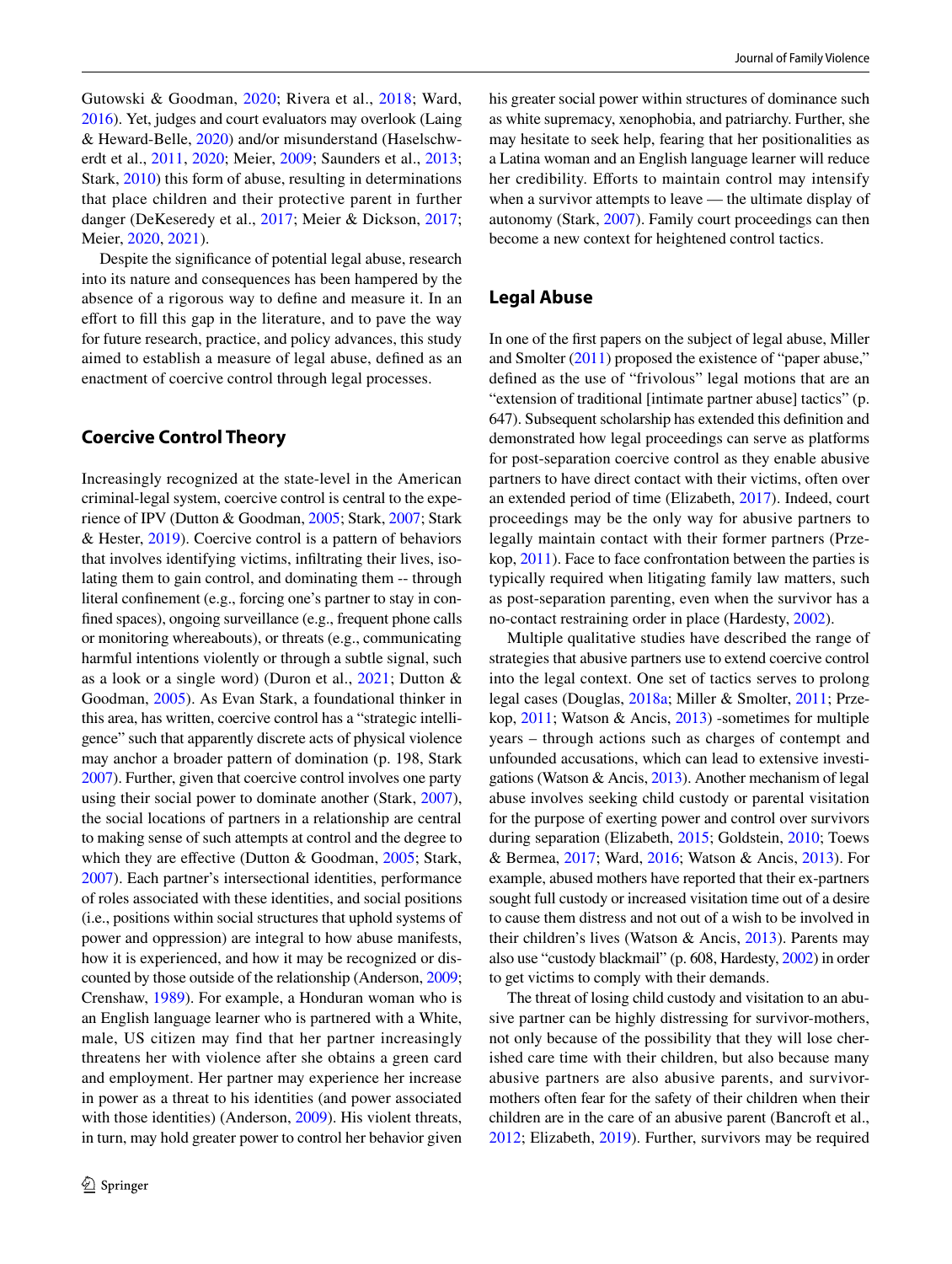to have on-going communication with an abusive parent to negotiate parenting arrangements or visits (Dekeseredy et al., [2017;](#page-13-2) Hardesty, [2002;](#page-13-3) Hardesty & Ganong, [2006;](#page-13-4) Zeoli et al., [2013](#page-15-1)), providing opportunities for continued threats and abuse (Goldstein, [2010;](#page-13-16) Hardesty, [2002;](#page-13-3) Toews & Bermea, [2017](#page-14-19); Varcoe & Irwin, [2004](#page-14-20); Zeoli et al., [2013](#page-15-1)).

Ex-partners may also distort information or lie in court as a tactic of control (Miller & Manzer, [2018;](#page-14-21) Toews & Bermea, [2017;](#page-14-19) Watson & Ancis, [2013\)](#page-15-0). In Elizabeth's ([2017](#page-13-8)) qualitative research with mothers involved in custody litigation, participants described their former partners' efforts at character defamation to make them appear unft to parent. Consistent with past qualitative fndings, one survey of 109 attorneys who primarily represent survivors indicated that abusive partners frequently sought to portray the survivor as psychologically unstable (White-Domain & Phillips, [2016](#page-15-2)). One can imagine the practically and psychologically damaging nature of this process, given that custody decisions are looming (Meier, [2009\)](#page-14-10).

Finally, ex-partners can use fnancial abuse as a tool of control in court (Elizabeth, [2017](#page-13-8)). They can seek to modify child support, seek full custody so that they will not be required to pay anything, make excessive court dates to negotiate it, or simply refuse to pay it at all (Przekop, [2011;](#page-14-18) Toews & Bermea, [2017](#page-14-19); Watson & Ancis, [2013](#page-15-0)). Parents who use this form of abuse may lie about fnances, hide assets, or change jobs in order to avoid sharing resources (Goldstein, [2010;](#page-13-16) Przekop, [2011;](#page-14-18) Watson & Ancis, [2013\)](#page-15-0). Prolonging the legal case can also fnancially drain survivors, as extending legal negotiations increases the cost of representation (Toews & Bermea, [2017;](#page-14-19) Watson & Ancis, [2013\)](#page-15-0).

Thus, qualitative research has documented the mechanisms through which partners use legal abuse including by forcing survivors into distressing face-to-face contact through court proceedings (Elizabeth, [2017](#page-13-8); Miller & Smolter, [2011](#page-14-4); Przekop, [2011\)](#page-14-18), attacking the survivor's parental rights or visitation time (Toews & Bermea, [2017](#page-14-19); Watson & Ancis, [2013](#page-15-0); Ward, [2016\)](#page-14-6), threatening the children's safety (Toews & Bermea, [2017](#page-14-19); Varcoe & Irwin, [2004](#page-14-20); Zeoli et al., [2013\)](#page-15-1), publicly denigrating the survivor's capabilities as a parent (Elizabeth, [2017](#page-13-8); Toews & Bermea, [2017;](#page-14-19) Watson & Ancis, [2013;](#page-15-0) White-Domain & Phillips, [2016\)](#page-15-2), and exerting fnancial abuse against the survivor through the process (Elizabeth, [2017](#page-13-8); Przekop, [2011](#page-14-18); Toews & Bermea, [2017;](#page-14-19) Watson & Ancis [2013\)](#page-15-0). Further, harrowing anecdotal accounts indicate that at least for some, legal abuse may produce grave consequences for survivors' mental health (Douglas, [2018b](#page-13-18); Gutowski & Goodman, [2020](#page-13-10); Toews & Bermea, [2017;](#page-14-19) Ward, [2016](#page-14-6)). A psychometrically valid measure of legal abuse that includes each of these elements would be a step towards enabling the recognition of coercive control in post-separation legal cases and enhancing current knowledge of its features and costs. Yet, efforts to measure the phenomenon of legal abuse quantitatively are still in nascent stages.

#### **Existing Measures**

Three measures exist for concepts related to legal abuse (Clemente et al., [2019](#page-13-19); Hines et al., [2015](#page-14-22); Rivera et al., [2018](#page-14-5)). One is a self-report scale of legal and administrative aggression, developed to capture men's experiences of their partners' manipulation of legal and other administrative systems (Hines et al., [2015](#page-14-22)). This scale does not conceptualize legal abuse within the context of coercive control. Further, because it was validated with a sample of men, the authors note that this phenomenon likely manifests diferently for women (Hines et al., [2015\)](#page-14-22). A second existing measure is the legal harassment scale, a self-report measure validated with a combined sample of 209 fathers and mothers undergoing family law litigation in Spain (Clemente et al., [2019\)](#page-13-19). Although this measure offers a novel contribution to the literature, it uses non-specifc language (e.g., "I get verbally insulted" without clarifcation of who – ex-partners, judges, or lawyers — is doing the insulting) and was devised to attend to this issue in a diferent population and cultural context from the current study. The third relevant measure assesses procedural abuse, defned as "the use of legal means, systems, or procedures to perpetrate abuse" (Rivera et al., [2018](#page-14-5), p. 2786). This measure has shown good internal consistency with a sample of IPV survivor-mothers who had separated or were planning to separate from an abusive partner (Rivera et al., [2018](#page-14-5)). However, the sample of 40 survivor-mothers was too small to establish the measure's psychometric validity, and the authors note the need for more research that focuses on legal abuse among this population.

# **The Present Research**

While these three existing measures have advanced the literature, there remains a need for a psychometrically valid measure of legal abuse that is relevant to women who have experienced IPV. Building on existing research and existing measures, the present study developed what we believe is the frst psychometrically valid measure to assess legal abuse against IPV survivor-mothers involved in post-separation legal proceedings.

## **Methods**

### **Participants**

The sample included in the present study was comprised of 222 mothers who met the following eligibility criteria: Parent of a child under age 18 who spoke English or Spanish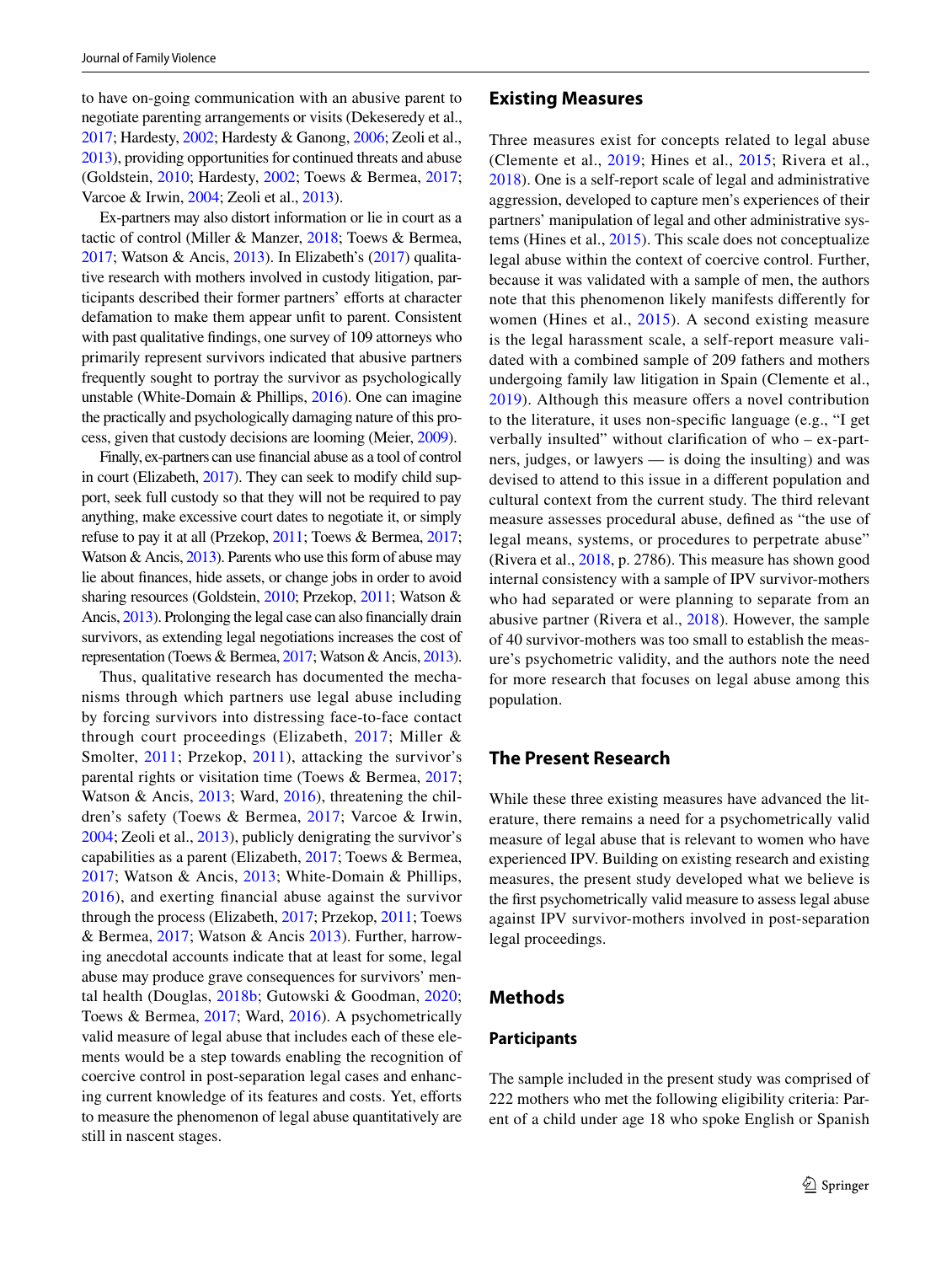and was involved in a family law case currently or within the past one to two years with another parent who was abusive (i.e., participants endorsed having been afraid of this other parent). Participants came from 36 diferent US states located in the Northeastern  $(n=55; 25\%)$ , Midwestern (n = 49; 22%), Southern (n = 58; 26%), and Western  $(n = 60; 27%)$  regions of the country. The sample was 77.5% White, 90.1% heterosexual, 3.6% bisexual, 1.4% gay or lesbian, 1.4% queer, 1.4% "other" sexual identity, and 1% pansexual. All participants endorsed experiencing one or more acts of psychological (97.7%), physical (81.5%), and/or sexual (63.5%) abuse from the other parent. Participants' legal cases lasted from less than six months to over five years with over half (51.8%) lasting two years or longer. Most cases (78.4%) were on-going. For more information on participant demographics, see Table [1](#page-3-0).

## **Procedure**

After we received approval from Boston College's institutional review board (IRB), we sent email announcements to 908 legal agencies (e.g., legal aid, professional associations, and non-profit organizations), and 478 domestic violence agencies (e.g., direct service agencies and consortiums) throughout the United States. The study announcement stated the study's purpose was "to understand the experiences of mothers in family court." Attorneys and service providers were asked to refer family court-involved mothers of at least one child aged under 18 years. Referring providers were instructed to tell potential participants that they might be eligible for the study and in the announcement, participants were invited to complete screening questions by phone or online to determine eligibility.

Eligible participants were invited to take the full survey in Spanish or English. All potential participants, including those who did not qualify, were provided with information about domestic violence services. Eligible respondents were offered a \$20 gift card as a "Thank you" for their participation.

Four hundred and ffty individuals responded to the survey of which 140 either did not qualify  $(n=117)$  or did not complete the screening  $(n=23)$ . Among the remaining 310 responses, 75 were determined to be invalid according to a series of validity checks (i.e., examining participants' ip addresses, referral sources, and consistency in responses) and were removed. Of the 235 respondents who remained, 13 had signifcant attrition and did not complete any of the items on the LAS so were removed casewise prior to conducting analyses. This resulted in a fnal sample of 222 participants.

<span id="page-3-0"></span>**Table 1** Participant demographics

| Demographic characteristic                 | $n(\%)$     |
|--------------------------------------------|-------------|
| Race                                       |             |
| <b>Black</b>                               | 27 (12.2%)  |
| American Indian or Alaska Native           | $8(3.6\%)$  |
| Asian                                      | $11(5.0\%)$ |
| Native Hawaiian or Pacific Islander        | $2(0.9\%)$  |
| White                                      | 172 (77.5%) |
| Other                                      | 8 (3.6%)    |
| Ethnicity                                  |             |
| Latinx                                     | 20 (9.0%)   |
| <b>Ex-partner Gender</b>                   |             |
| Men                                        | 201 (90.5%) |
| Women                                      | 20 (9.0%)   |
| Gender Queer                               | $1(0.5\%)$  |
| Income                                     |             |
| Less than $$10,000$                        | 62 (27.3%)  |
| \$10,000 - \$19,999                        | 22 (9.9%)   |
| \$20,000 - \$29,999                        | 24 (10.8%)  |
| $$30,000 - $39,999$                        | 32 (14.4%)  |
| $$40,000 - $49,999$                        | 6(2.7%)     |
| $$50,000 - $99,999$                        | 43 (19.4%)  |
| $$100,000 - $149,999$                      | 8(3.6%)     |
| $$150,000 - $199,999$                      | $4(1.8\%)$  |
| $$200,000+$                                | $8(3.6\%)$  |
| Employment situation                       |             |
| Working full-time                          | 101 (45.5%) |
| Working part-time                          | 41 (18.5%)  |
| Working in contract/temporary work         | 15 (6.8%)   |
| Unemployed                                 | 38 (17.1%)  |
| Other (student, retired, disability, etc.) | 81 (36.5%)  |

## **Measures**

## **Background Questions**

Participants responded to general demographic questions and questions about their legal cases as described above under Participants.

## **Legal Abuse Scale (LAS)**

Consistent with recommendations for psychological measure development (Clark & Watson, [1995](#page-13-20)), we used three sources of information to generate and refne a face valid set of items for the LAS: Interviews conducted in the context of a previous qualitative study involving 19 survivors who had sought child custody (including 13 White, four Black, and two Latina participants aged 34–67 years; see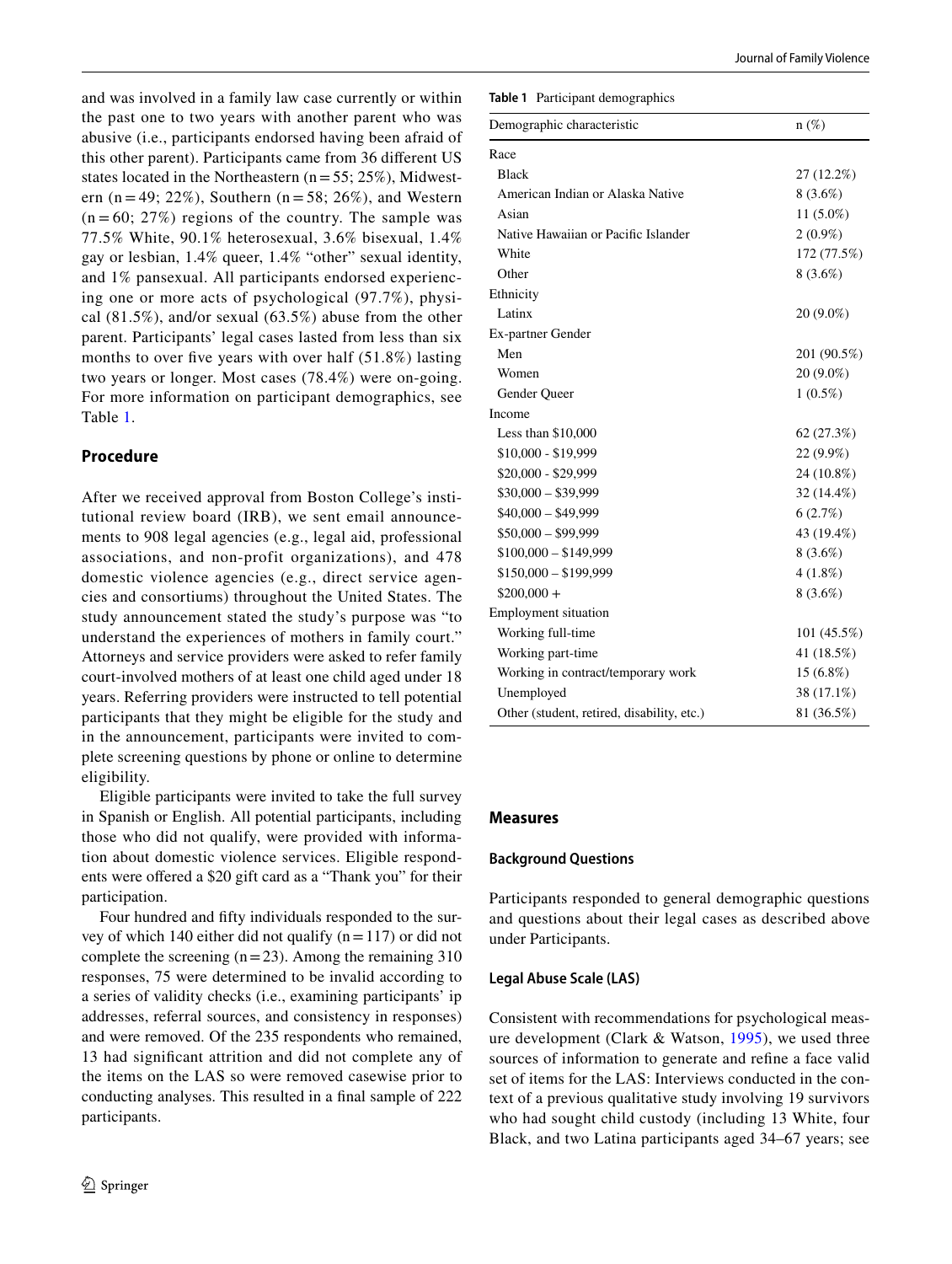Gutowski & Goodman, [2020\)](#page-13-10), a review of existing research, and a review of prior measures. Once we had developed a draft of the measure, we refned it over the course of the frst author's ongoing consultation with 23 experts including eight family law attorneys, three domestic violence advocates, two mental health practitioners, three survivormothers who have been through family court, and seven researchers from social science and legal disciplines (DeVellis, [2017\)](#page-13-21). This process resulted in 50 items. To reduce the number of items further, the frst author sought a second round of consultation with 10 experts who were asked to rate each item as "Essential," "Important" or "Not Important" following Ford-Gilboe and colleagues ([2016\)](#page-13-22). We retained only those items that were rated as "Essential" and/or "Important" by the majority of experts. This process resulted in a fnal list of 27 items that were administered to participants (see Appendix Table [5\)](#page-12-0). Participants indicated whether the other parent in their legal case engaged in each behavior on the list by selecting "yes" or "no".

#### **Use of Children**

To assess the construct validity of the LAS, we chose the Use of Children Scale (Beeble et al., [2007\)](#page-13-23), which measures abusive tactics that harass, intimidate, or frighten survivors by using children. Given that this measure captures mechanisms that abusive partners engage to target and control mothers and children, we anticipated that this scale would be positively and signifcantly correlated with the LAS. This scale is a sevenitem measure using a fve-point rating scale of 0 "none" to 4 "very much." A sample item includes, "Used children to keep track of you." This measure showed good internal consistency both in a previous study of 156 women survivors ( $\alpha$  = 0.88; Beeble et al., [2007](#page-13-23)) and in the current study ( $\alpha$  = 0.88).

#### **Prior Abuse**

Given the link between legal abuse and IPV, we also assessed the LAS' construct validity using the Composite Abuse Scale – Short Form (CAS-SF) (Ford-Gilboe et al., [2016](#page-13-22)), a 15-item self-report measure of psychological, physical, and sexual intimate partner abuse. We modifed the scale for the present study to be applicable to separated survivors, by asking that each participant respond with a "yes" or "no" to a series of questions about whether their ex-partner had committed a set of specifc acts of abuse. A sample item is: "The other parent forced or tried to force me to have sex." The total scale score ranged from a possible 0 to 15, with higher scores indicating more pervasive experiences with prior abuse. This measure, validated in a sample of 6,278 Canadian women, showed strong internal consistency ( $\alpha$ =0.94) with this original sample (Ford-Gilboe et al.,

[2016](#page-13-22)) and adequate internal consistency in the current study  $(\alpha = 0.78)$ .

#### **Piloting**

After a draft of the survey was completed, the items were piloted to identify and eliminate potential ambiguous language (Heppner et al., [2015\)](#page-14-23). Three research assistants went through the survey in depth to check for clarity of items and to provide an estimate for the amount of time it would take to complete. After another round of editing, three survivors who are also mothers who had sought child custody in family court reviewed an English version of the survey. Based on their feedback on clarity of item wording, the survey was edited a fnal time before being distributed to participants.

# **Translation**

Two Spanish-speaking IPV researchers with translation expertise translated and back-translated (Heppner et al., [2015\)](#page-14-23) the survey from English to Spanish with attention to consistency of meaning in the two languages and across dialects of Spanish.

## **Missing Data**

Missing data were minimal, accounting for 0.65% of overall values (0% on the LAS to 2.3% on the Composite Abuse Scale). Little's MCAR test was nonsignificant,  $X^2$  $(248) = 235.48$ , p = .706, suggesting that data were missing completely at random (Little, [1988\)](#page-14-24).

## **Results**

## **Factor Analysis**

Exploratory factor analysis (EFA) using a tetrachoric correlation matrix ascertained latent constructs underlying the legal abuse items and determined the appropriate number of items on the measure. Because extant tested measures for legal abuse are limited, EFA is an appropriate analytic approach for the present study as it determines construct validity during initial scale development (Worthington & Whittaker, [2006\)](#page-15-3). Quantitative analyses were conducted primarily in STATA 16.0 (StataCorp, [2019](#page-14-25)) and jMetrik (Meyer, [2014\)](#page-14-26).

#### **Preliminary Analyses**

Prior to conducting a factor analysis, we ran correlations in order to determine whether the items were sufficiently correlated to justify using factor analysis (Watkins, [2018\)](#page-15-4). Item total correlations were signifcant and ranged from 0.28 to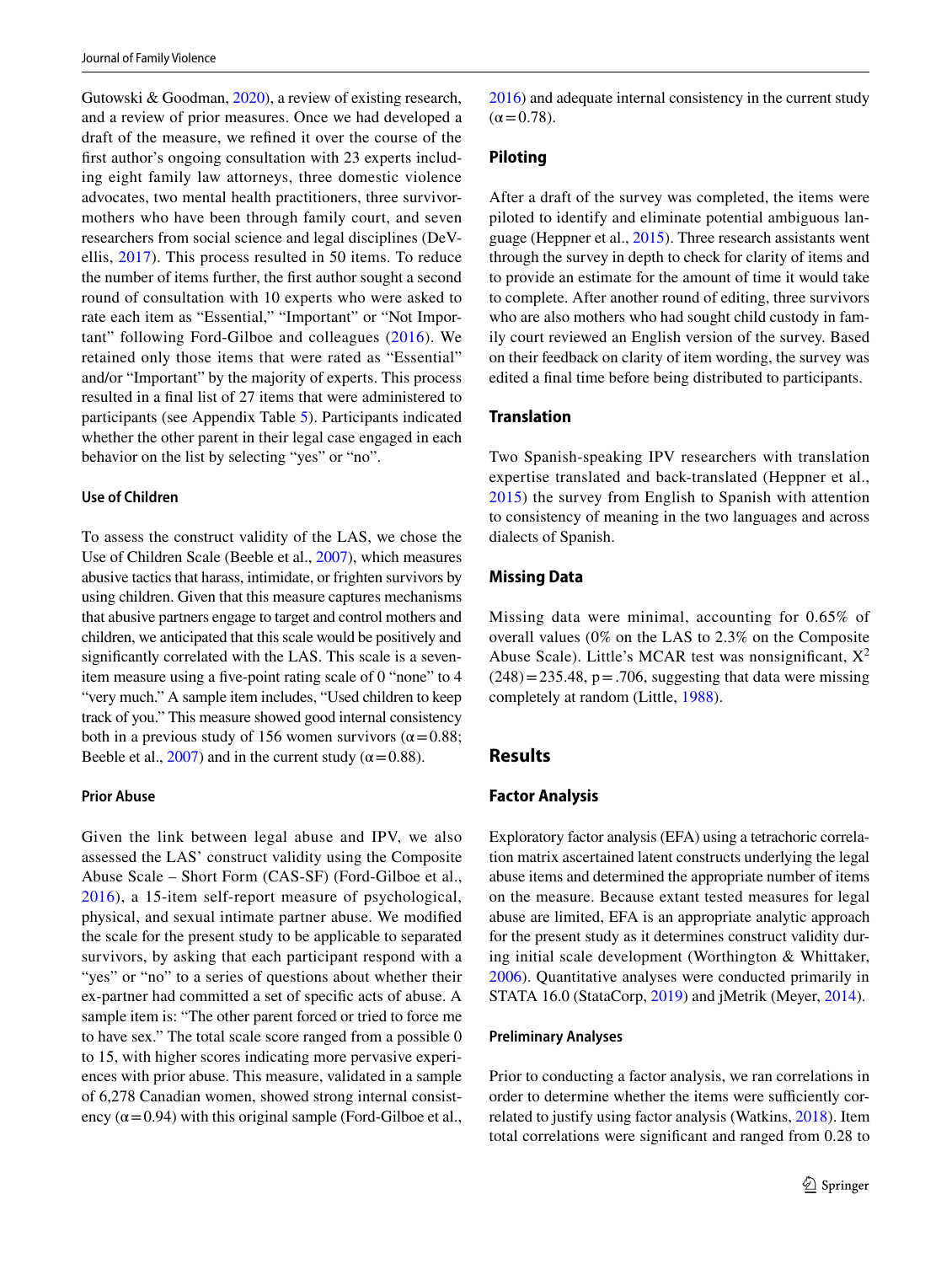0.68. Based on preliminary correlational analyses, we did not remove any items prior to conducting an initial EFA, as all correlated highly enough with the total scale to demonstrate the potential for factorability.

#### **Estimating Factorability**

Bartlett's test of sphericity was significant ( $p < .001$ ), suggesting that the correlation matrix was adequate for conducting an EFA (Watkins, [2018\)](#page-15-4). However, as Bartlett's test of sphericity is sensitive to sample size and likely to be signifcant in larger samples (Worthington & Whittaker, [2006](#page-15-3)), we also examined the Kaiser–Meyer–Olkin (KMO) statistic. KMO  $(0.79 \text{ on a possible range of } 0-1)$  indicated good sampling adequacy (Watkins, [2018](#page-15-4)).

#### **Determining the Number of Factors**

We used multiple methods and reasoned refection to determine the appropriate number of factors to extract (Henson & Roberts, [2006\)](#page-14-27). Examining a scree plot (Cattell, [1966](#page-13-24)), eigenvalues, parallel analysis, as well as theoretical interpretability, we considered various one, two, and three-factor solutions. Ultimately, a two-factor solution was supported. We used principal-axis factoring (PAF), as recommended for EFA and a Promax rotation, given our assumption that factors were correlated with one another (Watkins, [2018](#page-15-4); Worthington & Whittaker, [2006](#page-15-3)).

#### **Item Elimination**

We conducted several EFAs with diferent items included. We examined both factor pattern coefficients (i.e., factor loadings) and internal consistency statistics while also considering theoretical interpretability. We prioritized the retention of items that experts rated as "Essential" during the item development phase, that existing literature highlighted as core features of legal abuse, that exemplifed coercive control, and that evidenced factor pattern coefficients of 0.4 or higher (Worthington & Whittaker, [2006](#page-15-3)). This process resulted in the elimination of 13 items.

#### **Developing the LAS Subscales**

The frst factor, Harm to Self/Motherhood (i.e., using the court to harm the survivor as a person and a mother) consisted of 10 items. The second factor, Harm to Finances (i.e., using the court to harm the survivor fnancially) consisted of four items. The final two-factor solution accounted for 66.49% of the shared variance in the 14 items. Communalities were in the desirable range (0.54- 0.80) (Worthington & Whittaker, [2006\)](#page-15-3). The absolute

values of the two factor loadings across each item difered by at least 0.31. The 10 items for Harm to Self/Motherhood loaded most strongly onto the frst factor, with factor pattern coefficients that ranged from 0.63 to 0.91. Was *dishonest about your character or mental health to professionals on your case* was the most strongly loading item. The four items for Harm to Finances loaded most strongly onto the second factor with factor pattern coefficients that ranged from 0.72 to 0.93. *The other parent threatened to take control of all assets* was the most strongly loading item. (For factor pattern coefficients for the final 14-item measure, see Table [2](#page-6-0)).

#### **Descriptive Statistics for the LAS**

Subscale scores and a total scale score were computed by averaging item scores. Harm to Self/Motherhood and Harm to Finances correlated positively and signifcantly with one another  $(r = .36, p < .001)$ , as expected. Further, the overall LAS showed good internal consistency  $(\alpha = 0.84)$ . Harm to Self/Motherhood also demonstrated good internal consistency ( $\alpha$  = 0.85). Harm to Finances showed adequate internal consistency ( $\alpha$  = 0.71).

#### **Validity**

Further supporting the measure's construct validity, its total scale score as well as each subscale correlated with other related concepts in the expected directions. Specifcally, the Use of Children scale correlated positively and significantly with the total LAS ( $r = .42$ ,  $p < .001$ ), Harm to Self/Motherhood subscale ( $r = .42$ ,  $p < .001$ ), and Harm to Finances subscale ( $r = .23$ ,  $p < .001$ ). Further, prior psychological, physical, and sexual IPV from the other parent correlated positively and signifcantly with the total LAS ( $r = .38$ ,  $p < .001$ ), Harm to Self/Motherhood subscale  $(0.30, p < .001)$ , and Harm to Finances subscale (r = .37,  $p < .001$ ).

### **Rasch Analysis**

Rasch analysis (RA) is often used as a complement to classical test theory (CTT) in measure development and measure validation studies to further refne instruments (Heppner et al., [2015](#page-14-23)) and/or to provide exploratory information about item and measure performance (Linacre, [1994](#page-14-28)). RA is advantageous for the present study as it is easily employed with binary data and provides specifc information on item-level characteristics (DeVellis, [2017](#page-13-21)). As such, we analyzed the items to ascertain each item's location on the latent continuum that represents the construct of legal abuse (de Ayala, [2009](#page-13-25)). Given that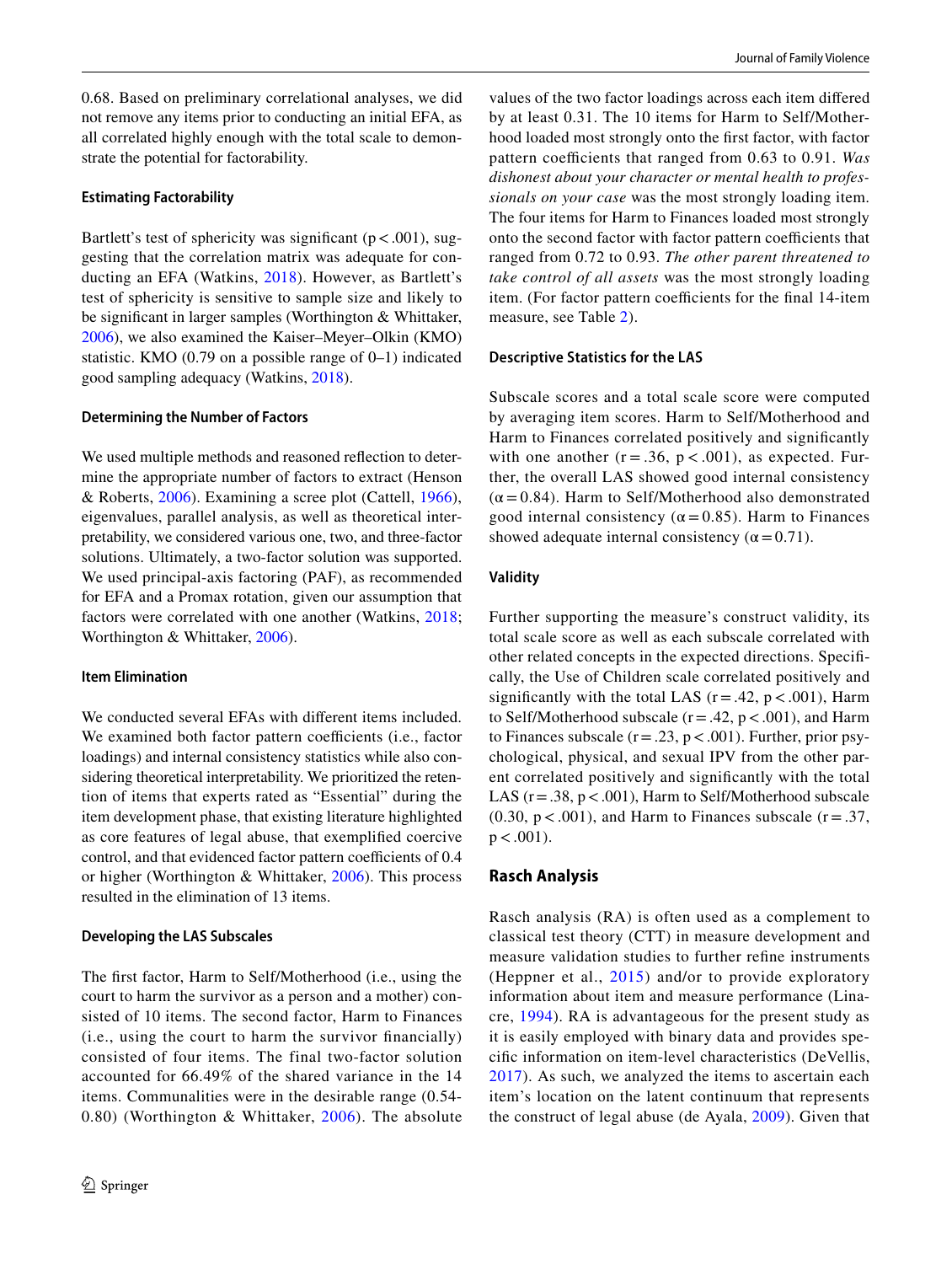| Journal of Family Violence |  |  |
|----------------------------|--|--|
|                            |  |  |

<span id="page-6-0"></span>**Table 2** Factor pattern coefficients (EFA) infit, outfit and difficulty (RA) statistics for the Legal Abuse Scale (LAS)

| LAS item                                                                                                            | Factor pattern coefficients |          |       |        | Difficulty |
|---------------------------------------------------------------------------------------------------------------------|-----------------------------|----------|-------|--------|------------|
|                                                                                                                     | Factor 1                    | Factor 2 | Infit | Outfit | z-score    |
| Factor 1: Harm to Self/Mother-<br>hood                                                                              |                             |          |       |        |            |
| 1. Threatened to use the court<br>to take custody of your chil-<br>dren away from you.                              | 0.66                        | 0.29     | 0.85  | 0.64   | $-0.93$    |
| 2. Actually took you to court<br>to take custody of your<br>children away from you away<br>from you.                | 0.89                        | 0.00     | 0.82  | 0.73   | 0.54       |
| 3. Threatened to use the court<br>to get unsafe access to your<br>children.                                         | 0.70                        | 0.13     | 0.96  | 0.88   | 0.79       |
| 4. Actually took you to court<br>to get unsafe access to your<br>children.                                          | 0.84                        | 0.09     | 0.76  | 0.67   | 1.04       |
| 5. Threatened to use the court<br>to punish you.                                                                    | 0.63                        | 0.32     | 0.86  | 0.64   | $-0.41$    |
| 6. Took you to court repeat-<br>edly.                                                                               | 0.68                        | 0.11     | 1.02  | 1.14   | 0.48       |
| 7. Took you to court when<br>the only clear reason was to<br>cause you distress.                                    | 0.77                        | 0.12     | 0.86  | 0.61   | $-1.03$    |
| 8. Was dishonest about your<br>character or mental health to<br>professionals on your case.                         | 0.91                        | $-0.25$  | 0.98  | 0.81   | $-1.65$    |
| 9. Was dishonest about your<br>ability as a mother to profes-<br>sionals on your case.                              | 0.86                        | $-0.24$  | 1.05  | 1.34   | $-0.74$    |
| 10. Told professionals on your 0.76<br>case that you are trying to<br>harm their relationship with<br>the children. |                             | $-0.02$  | 0.97  | 1.03   | $-0.88$    |
| Factor 2: Harm to Finances                                                                                          |                             |          |       |        |            |
| 11. Threatened to withhold<br>financial support.                                                                    | 0.02                        | 0.83     | 1.13  | 1.23   | $-0.07$    |
| 12. Actually withheld finan-<br>cial support.                                                                       | $-0.06$                     | 0.78     | 1.28  | 1.44   | $-0.33$    |
| 13. Threatened to take control $-0.11$<br>of all assets.                                                            |                             | 0.93     | 1.24  | 1.23   | 1.04       |
| 14. Actually took you to court 0.12<br>to take control of all assets.                                               |                             | 0.72     | 1.19  | 1.19   | 2.14       |

Factor pattern coeffients are bolded to denote the factor on which items loaded most strongly

unidimensionality is an important assumption of RA and a multi-scale measure does not necessarily indicate that a measure is multidimensional (Mallinckrodt et al., [2016\)](#page-14-29), we frst examined a principal components analysis (PCA) of the residuals with all 14 items in a single model. While multidimensionality always exists to varying degrees, we sought to determine whether the multidimensionality in the data are large enough to justify dividing items into separate tests (Linacre, [2012](#page-14-30)). Although there are no set norms for determining unidimensionality (Linacre, [2012](#page-14-30)),

because the eigenvalue for the frst contrast in the residuals was  $<$  3 (Arcuri et al., [2015](#page-13-26)) and there were no misfitting items (Bond  $& Fox, 2015$ ), we present findings from an analysis with all items included in a single model. Inft and outft statistics fell within the range (0.5–1.5) considered productive for measurement (Linacre, [2002\)](#page-14-31), indicating that the variance in the data were consistent with the Rasch model's prediction (Mallinckrodt et al., [2016](#page-14-29)). Item z-scores, representing item endorsabilty (i.e., difficulty) indicated a balance of "easy" and "hard" items (i.e.,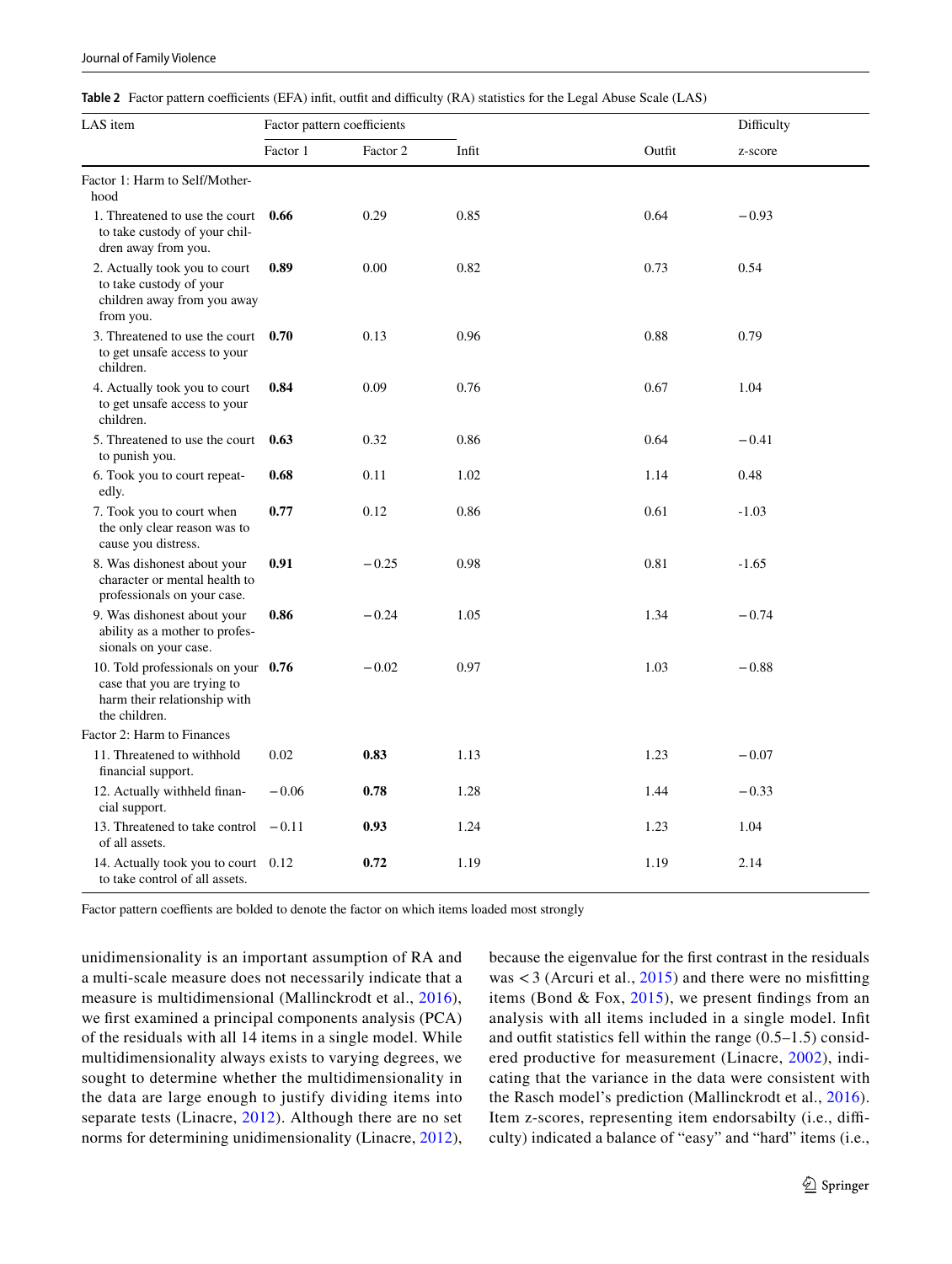z-scores falling both above and below 0) (Mallinckrodt & Tekie, [2016\)](#page-14-32). See Table [2](#page-6-0) for item z-scores as well as inft and outft statistics. The item separation index (4.92) and reliability (0.96) indicated that the item difficulties can be rank ordered on the latent trait (Meyer, [2014\)](#page-14-26). The person separation index (1.51) and reliability (0.69) supported that the items could adequately discriminate between those with high and low levels of legal abuse (Fisher, [1992](#page-13-28)). A Mantel-Haenszel diferential item functioning (DIF) analysis tested whether participants responded to items diferently based on whether their ex-partners identifed as men or women. As no items reached signifcance, DIF was not supported.

# **Discussion**

Despite mounting concerns about the profound negative consequences of legal abuse for survivors (Douglas, [2020](#page-13-9); Gutowski & Goodman, [2020](#page-13-10); Rivera et al., [2018](#page-14-5); Ward,  $2016$ ), efforts to establish a valid measure that captures survivor-mothers' experiences with this form of abuse have been limited. To fill this critical gap, this study created the Legal Abuse Scale (LAS), a 14-item psychometrically sound measure of legal abuse designed to assess the perceptions of survivor-mothers involved in family law processes (see Appendix Tables [3](#page-10-0) and [4](#page-11-0) for English and Spanish versions of the LAS). The LAS is a novel contribution to the literature in that it builds on previous measures (e.g., Clemente et al., [2019](#page-13-19); Hines et al., [2015](#page-14-22); Rivera et al., [2018\)](#page-14-5), relies on extensive interviewing, piloting, and consultation with interdisciplinary experts, including survivor-mothers, and was evaluated in the context of a survey of survivor-mothers involved in family court.

The 14-item LAS conceptualizes legal abuse as a form of coercive control and refects the specifc mechanisms through which ex-partners use post-separation legal processes to exert control over survivor-mothers. Factor analysis supported two subscales. The frst, *Harm to Self/ Motherhood*, includes using in-person proceedings to cause distress, attacking custody and care time, threatening child(ren)'s safety, and denigrating the survivor's ability as a parent. The second, *Harm to Finances*, includes threats and actual attempts at taking control of assets and withholding fnances (e.g., child support). Supporting the measure's validity, legal abuse and its subscales were signifcantly associated with IPV and use of children to perpetrate abuse.

While this study provides an original contribution to

## **Limitations**

demand consideration, specifcally regarding the sample. First, 77.5% of participants identifed as White. The lack of ethno-racial diversity in this sample parallels an unfortunate trend in emerging research on this topic, as existing studies on survivor-mothers' family court experiences have relied on largely White samples. Many parents opt not to use the courts to settle custody and visitation and it is possible that many people of color favor making informal child custody and visitation arrangements given the history of racial oppression enacted by legal systems in the US. Second, given that only 20 participants in the sample had been partnered with women, it is possible that this measure does not capture the full range of experiences for sexual minority survivors, particularly as DIF is more likely to be detected with larger samples (Mallinckrodt et al., [2016\)](#page-14-29).

Additionally, the sample was a convenience sample and participants were referred by attorneys and practitioners who responded to postings on professional listservs. We attempted to mitigate the resulting potential bias by recruiting from multiple types of agencies and listservs (e.g., we were able to recruit survivors without legal representation by seeking referrals from domestic violence agencies). However, it is possible that our sample systematically leaves out a subset of family courtinvolved survivor-mothers who have not sought services from organizations or attorneys. Moreover, data collection occurred during the COVID-19 pandemic and it is possible that the onset of the pandemic influenced data collection. For example, participants who were overwhelmed with managing pandemic-related stress may have been less likely to complete the survey. Further, some domestic violence or legal services agencies, perhaps those serving more at-risk survivors, may have been less likely to refer survivors as they may have been adapting to the pandemic.

Another limitation is that like other studies of legal abuse, this one relies on self-report data. Self-report methods possess well-known disadvantages including that the data they generate are non-objective and have resulting validity concerns (Barker et al., [2016\)](#page-13-29). However, this kind of subjectivity is no more present in this study than in any other research that uses self-report assessments to identify abuse in a relationship.

Finally, as we surveyed survivors, many of whom were in the midst of stressful, ongoing family law cases, we took care to ensure that our data collection methods were trauma-informed. For this reason, we sought to limit the number of questions we included on the survey about traumatic experiences, such as past abuse. We were therefore unable to test the convergent and discriminant validity of the LAS more thoroughly.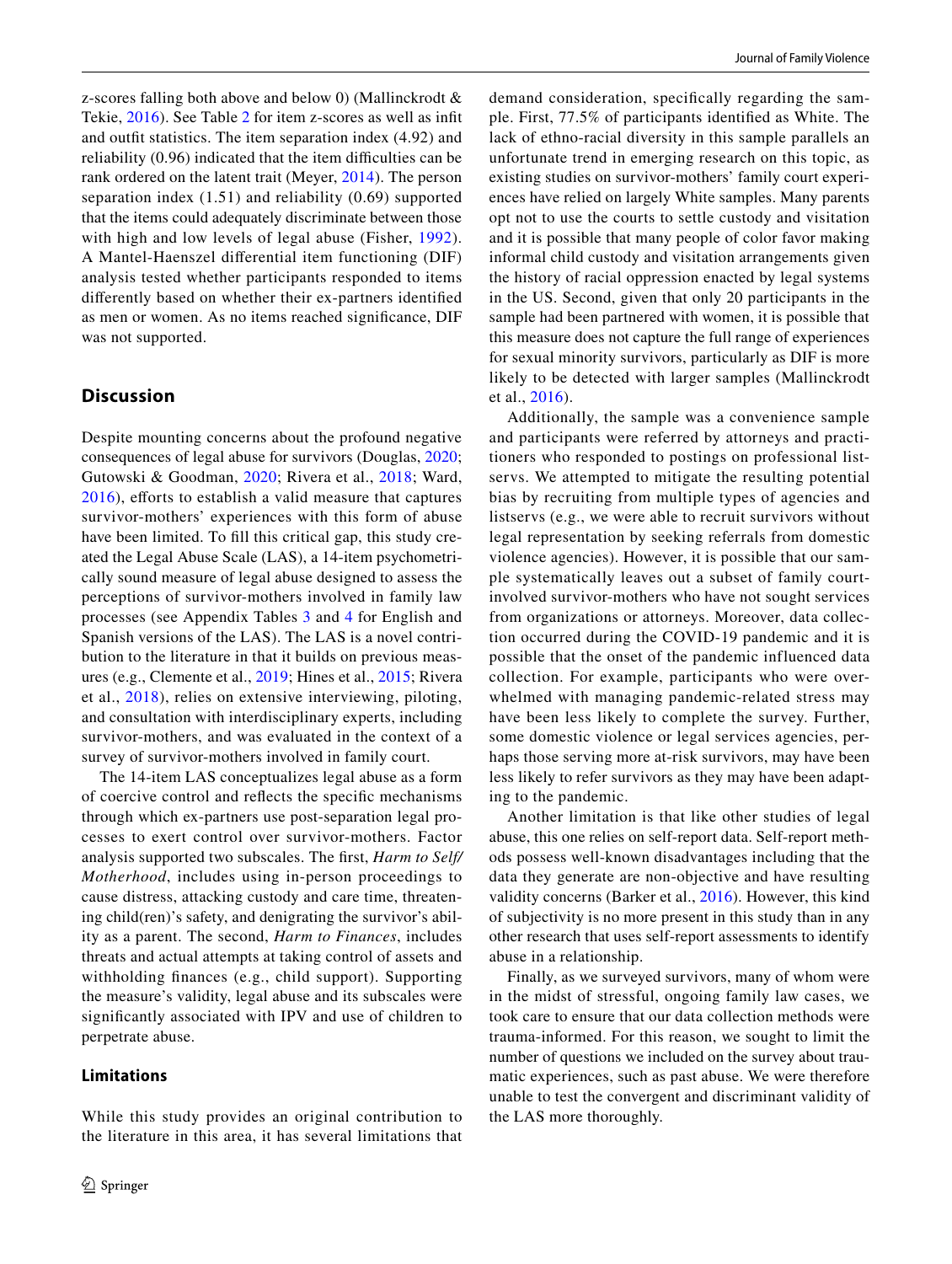#### **Implications for Research**

The LAS makes possible a number of potential research directions. First, to refne the LAS using classical test theory (CTT), a confrmatory factor analysis (CFA) should be conducted to confrm the factor structure of this newly developed measure (Mallinkrodft et al., [2016\)](#page-14-29). Given that exploratory factor analysis (EFA) supported a two-factor solution and interpretations of unidimensionality indicators vary, future efforts to refine the LAS using item response theory (IRT) might consider models that do not assume unidimensionality (Harvey, [2016\)](#page-14-33) even though proponents of Rasch analysis (RA) assert that it is robust against this assumption (Miles et al., [2016](#page-14-34)). Second, it is critical to understand how survivors' intersectional identities shape the extent to which they are vulnerable to legal abuse. The LAS should be validated in the context of a range of survivor communities, including various subgroups of survivors of color and survivors who are trans and gender nonbinary. Third, the LAS' efficacy at detecting the presence of legal abuse and consequently aiding in family court cases should be rigorously evaluated. Important areas of exploration include the extent to which victims and perpetrators of legal abuse identify and report such experiences as well as which additional methods (e.g., interviews; third party accounts; other measures for abuse) may be employed in combination with the LAS to provide the most comprehensive assessment of its presence. Fourth, we need to know more about how the LAS operates outside of the specifc family court setting. In some states, post-separation parenting determinations may be made in civil courts and it is important to determine whether legal abuse works similarly or diferently in that context. Fifth, we need to know more about the prevalence, correlates, and outcomes of legal abuse. To what extent does it pervade the court system? Do prevalence rates, features, and tactics for managing legal abuse difer across regions? Is legal abuse related to ongoing severity and risk of physical violence towards the survivor or the children? And what is its relationship to specifc harms to survivors and their children over time? Addressing such questions would be critical for violence prevention efforts.

### **Implications for Practice**

Interdisciplinary practitioners such as lawyers, judges, and court evaluators have historically faced challenges identifying and addressing legal abuse (Laing & Heward-Belle, [2020](#page-14-7)). By operationalizing the specifc behaviors that constitute legal abuse, the LAS offers a tool that legal professionals can use to identify this form of coercive control, a frst step toward putting an end to it. As others have recommended (Scott & Crooks, [2006](#page-14-35)), supportive advocacy on behalf of survivor-mothers may be crucial to ensuring that they are not coerced into accepting terms that they feel are unsafe or tasked with holding abusive partners accountable. Advocates may use the LAS to detect whether legal abuse is a concern and modify their approach to supporting and advocating for survivors accordingly. Such modifcations might include validating survivors' experiences, sharing information with them about legal abuse, and assisting them in taking appropriate action (e.g., fnding peer support and mental health resources to manage the court process or assisting survivors in seeking resources to build their defense in states where abusive litigation is against the law). Findings from the RA suggest that using all items when administering the scale is advantageous in order to ensure adequate validity.

Although the establishment of the LAS represents a critical step forward, we want to caution against its use as a stand-alone tool: There is danger that the LAS itself could be used as a tool of legal abuse if, for example, the abusive partner endorses items so as to suggest that they, rather than the survivor, are the true victim of coercive control in the courtroom. Such cross-allegations can leave survivors extraordinarily disempowered, particularly women of color who have reported being criminalized in the context of helpseeking (Durfee & Goodmark, [2021\)](#page-13-30).

To guard against misuse, we suggest two strategies: First, the LAS should be used in combination with other evaluation methods (e.g., interviews, self-report measures and third-party accounts) to determine whether legal abuse is present. This kind of broad evaluation paves the way for the second strategy – to place LAS results in the context of a clear picture of the dynamics of social power of those involved. As noted earlier, coercive and controlling tactics "work" to establish domination only to the extent that they refect a power imbalance in the relationship supported by existing social structures (Anderson, [2009;](#page-13-13) Ashcroft, [2000](#page-13-31); Dutton & Goodman, [2005;](#page-13-11) Stark, [2007\)](#page-14-16). For example, in heterosexual relationships, patriarchal social structures, gendered role expectations, and stereotypes about women make it easier for men to establish a regime of control than the other way around. In such a relationship, if both partners were to endorse the item "was dishonest about your character or mental health" on the LAS, one would need to view this report in light of a longstanding history of devaluing femininity on the basis of its association with emotionality and irrationality in one's broader social context (Anderson, [2009\)](#page-13-13). It would also be critical to understand how those associations may be internalized in the parties' identities, performed through their interactions, and interpreted in their environments (including in court) (Anderson, [2009](#page-13-13)). At the same time, it would also be important to hold the awareness that neither abuse perpetration nor victimization are restricted to specifc gender identities. Indeed, no research to date has been conducted that establishes the LAS' ability to determine which partner is the primary aggressor.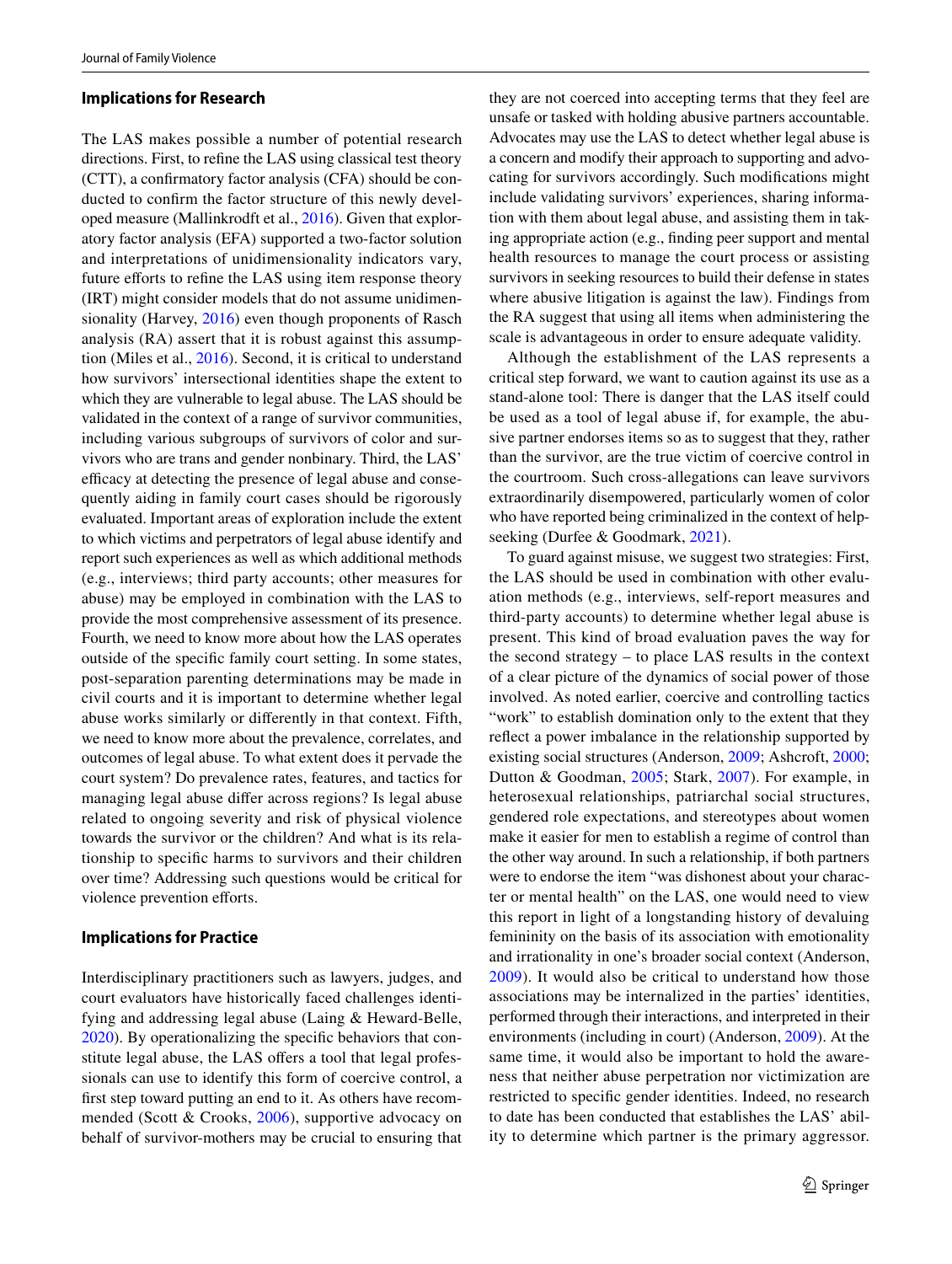Ultimately, such an analysis would require careful consideration of multiple sources of information.

Social power plays a critical role in family court: Epstein and Goodman [\(2019\)](#page-13-32) describe the ways women, and especially women of color, may be subject to dangerous stereotypes such as the hysterical White woman, the angry Black woman, the gold digger, the manipulator in a way that damages their credibility and makes them further vulnerable to a partner's control. Indeed, support for women's vulnerability to mischaracterization in court comes from one study suggesting that mothers, more than fathers, are at risk of losing custody when fathers claim parental alienation (i.e. that the mother is attempting to hurt his relationship with the children) (Meier, [2020](#page-14-14)). Given the implication of this fnding, – that fathers may be able to efectively leverage their social power to maintain control – it is critical for practitioners to accurately identify legal abuse to avoid potentially devastating outcomes. Thus, it is crucial that professionals evaluate LAS results in the context of the intersecting identities and corresponding social power of both parties involved.

# **Conclusion**

Protective mothers who have survived IPV have been disclosing experiences of legal abuse and its devastating consequences for themselves and their children to journalists and qualitative researchers for decades (Coy et al., [2015](#page-13-6); Douglas, [2018a;](#page-13-7) Elizabeth, [2017;](#page-13-8) Miller & Smolter, [2011](#page-14-4); Rivera et al., [2018;](#page-14-5) Watson & Ancis, [2013\)](#page-15-0). However, until now, existing attempts to defne and measure legal abuse have been scarce and limited. This study offers a psychometrically valid measure of legal abuse that conceptualizes this construct as a form of coercive control and refects the specifc mechanisms through which the legal process becomes another realm in which partners coerce and control survivor-mothers who have exited the relationship. By illuminating the often unacknowledged abuse dynamics taking place in family courts across the country, this new measure expands opportunities to further uncover the features and costs of legal abuse and address the urgent need to make these dynamics explicit in our courtrooms.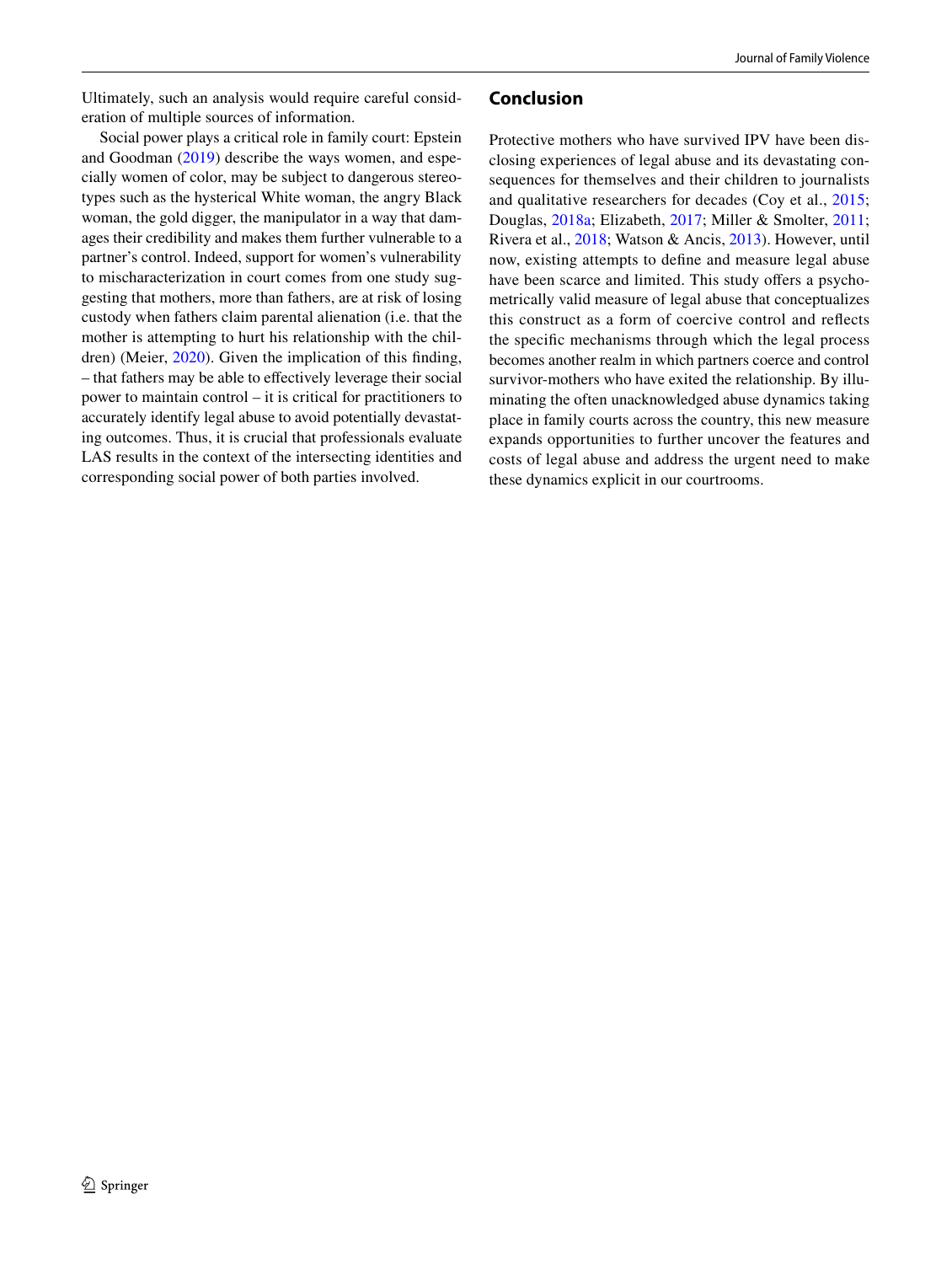# **Appendix 1**

<span id="page-10-0"></span>**Table 3** Legal Abuse Scale (LAS)- English

| Please mark whether the other parent did the following actions:                                                                                                                  |                                                                                            |
|----------------------------------------------------------------------------------------------------------------------------------------------------------------------------------|--------------------------------------------------------------------------------------------|
| 1. Threatened to use the court to take custody of your children away from you.                                                                                                   | $\Box$ Yes, the other parent did this<br>$\Box$ No, the other parent did not do this       |
| 2. Actually took you to court to take custody of your children away from you.                                                                                                    | $\square$ Yes, the other parent did this<br>$\Box$ No, the other parent did not do this    |
| 3. Threatened to use the court to get unsafe access to your children.                                                                                                            | $\Box$ Yes, the other parent did this<br>$\square$ No, the other parent did not do this    |
| 4. Actually took you to court to get unsafe access to your children.                                                                                                             | $\square$ Yes, the other parent did this<br>$\square$ No, the other parent did not do this |
| 5. Threatened to use the court to punish you.                                                                                                                                    | $\Box$ Yes, the other parent did this<br>$\square$ No, the other parent did not do this    |
| 6. Took you to court repeatedly.                                                                                                                                                 | $\square$ Yes, the other parent did this<br>$\square$ No, the other parent did not do this |
| 7. Took you to court when the only clear reason was to cause you distress.                                                                                                       | $\Box$ Yes, the other parent did this<br>$\square$ No, the other parent did not do this    |
| 8. Was dishonest about your character or mental health to professionals on your case (e.g., judges, media-<br>tors, evaluators, mental health professionals etc.).               | $\square$ Yes, the other parent did this<br>$\Box$ No, the other parent did not do this    |
| 9. Was dishonest about your ability as a mother to professionals on your case (e.g., judges, mediators,<br>evaluators, mental health professionals etc.).                        | $\square$ Yes, the other parent did this<br>$\square$ No, the other parent did not do this |
| 10. Told professionals on your case (e.g., judges, mediators, evaluators, mental health professionals etc.)<br>that you are trying to harm their relationship with the children. | $\square$ Yes, the other parent did this<br>$\Box$ No, the other parent did not do this    |
| 11. Threatened to withhold financial support.                                                                                                                                    | $\square$ Yes, the other parent did this<br>$\square$ No, the other parent did not do this |
| 12. Actually withheld financial support.                                                                                                                                         | $\Box$ Yes, the other parent did this<br>$\square$ No, the other parent did not do this    |
| 13. Threatened to take control of all assets.                                                                                                                                    | $\square$ Yes, the other parent did this<br>$\square$ No, the other parent did not do this |
| 14. Actually took you to court to take control of all assets.                                                                                                                    | $\Box$ Yes, the other parent did this<br>$\square$ No, the other parent did not do this    |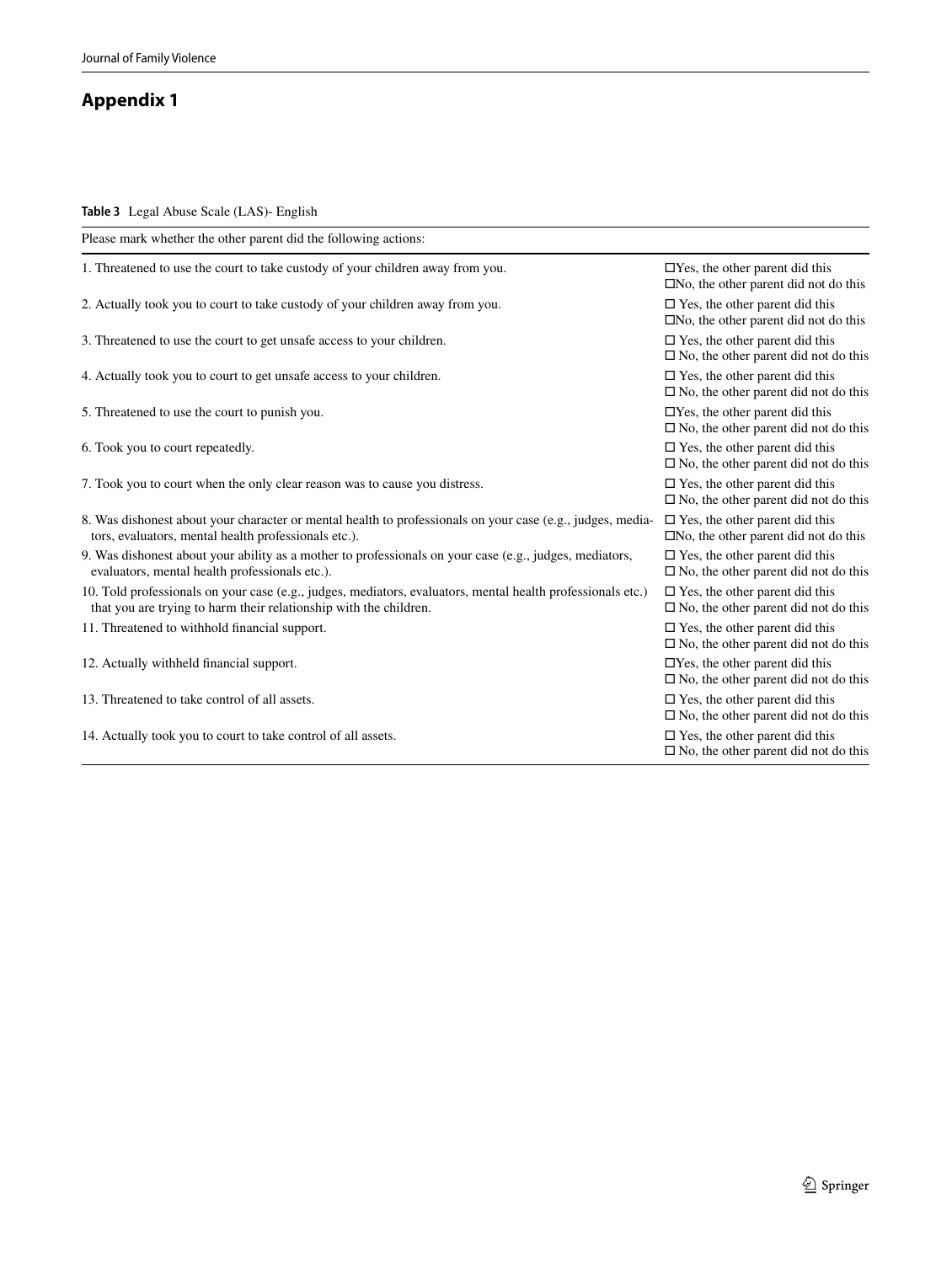# **Appendix 2**

<span id="page-11-0"></span>**Table 4** Legal Abuse Scale (LAS) – Spanish

| Por favor seleccione si el otro padre/madre hizo las siguientes acciones:                                                                                                                  |                                                   |
|--------------------------------------------------------------------------------------------------------------------------------------------------------------------------------------------|---------------------------------------------------|
| 1. La amenazó con ir a la corte de familia para quitarle la custodia de $su(s)$ hijo(s).                                                                                                   | $\Box$ Sí, lo hizo<br>$\square$ No, nunca lo hizo |
| 2. La demandó con el fin de quitarle la custodia de $su(s)$ hijo $(s)$ .                                                                                                                   | $\Box$ Sí, lo hizo<br>$\Box$ No, nunca lo hizo    |
| 3. La amenazó con usar la corte para contactar y visitar a su(s) hijo(s) de formas no muy seguras.                                                                                         | $\Box$ Sí, lo hizo<br>$\square$ No, nunca lo hizo |
| 4. Efectivamete la llevó a usted ante la corte para poder contactar y visitar a su(s) hijo(s) sin autorización, poniéndola a<br>usted y a $su(s)$ hijo(s) en riesgo.                       | $\Box$ Sí, lo hizo<br>$\Box$ No, nunca lo hizo    |
| 5. La amenazó con usar la corte para castigarla.                                                                                                                                           | $\Box$ Sí, lo hizo<br>$\square$ No, nunca lo hizo |
| 6. La llevó ante la corte en varias ocasiones.                                                                                                                                             | $\Box$ Sí, lo hizo<br>$\Box$ No, nunca lo hizo    |
| 7. La llevó ante la corte únicamente para causarle angustia.                                                                                                                               | $\Box$ Sí, lo hizo<br>$\square$ No, nunca lo hizo |
| 8. Le mintió a profesionales que trabajaban en su caso sobre su carácter o su salud mental (por ejemplo, a jueces, media-<br>dores, evaluadores, etc.).                                    | $\Box$ Sí, lo hizo<br>$\Box$ No, nunca lo hizo    |
| 9. Le mintió a los profesionales que trabajaban en su caso sobre su habilidad como madre (por ejemplo, a jueces, media-<br>dores, evaluadores, etc.).                                      | $\Box$ Sí, lo hizo<br>$\Box$ No, nunca lo hizo    |
| 10. Les dijo a profesionales que trabajaban en su caso (por ejemplo, a jueces, mediadores, evaluadores, etc.). que usted<br>estaba tratando de dañar la relación de él/ella con los niños. | $\Box$ Sí, lo hizo<br>$\Box$ No, nunca lo hizo    |
| 11. La amenazó con quitarle el apoyo económico.                                                                                                                                            | $\Box$ Sí, lo hizo<br>$\Box$ No, nunca lo hizo    |
| 12. Le retiró el apoyo económico.                                                                                                                                                          | $\Box$ Sí, lo hizo<br>$\Box$ No, nunca lo hizo    |
| 13. La amenazó con controlar todos los bienes.                                                                                                                                             | $\Box$ Sí, lo hizo<br>$\Box$ No, nunca lo hizo    |
| 14. Controló todos los bienes.                                                                                                                                                             | $\Box$ Sí, lo hizo<br>$\Box$ No, nunca lo hizo    |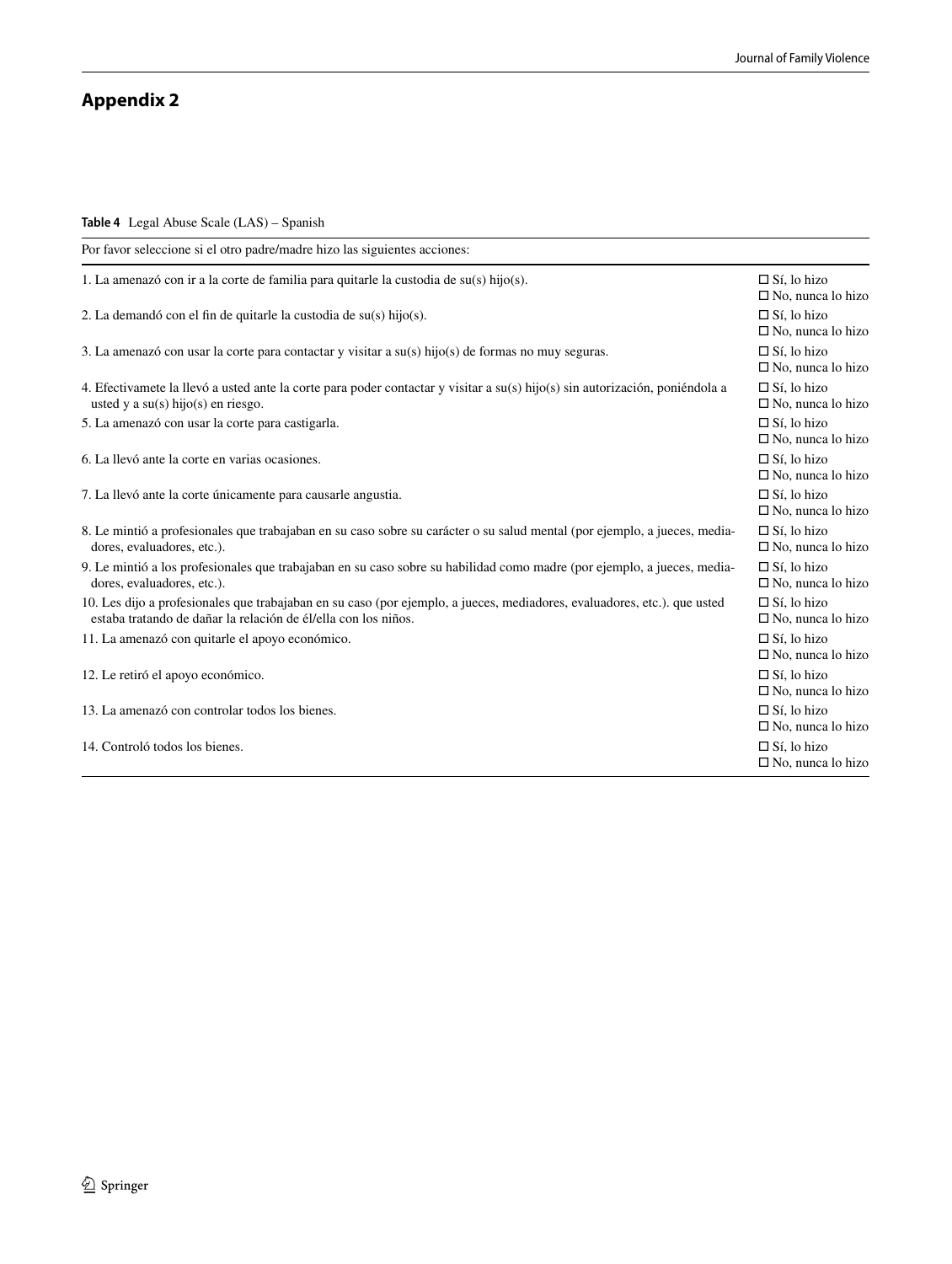# **Appendix 3**

<span id="page-12-0"></span>**Table 5** Original 27 items included in the Legal Abuse Scale (LAS)

Please mark whether the other parent did the following actions:

- 1. Threatened to use the court to take custody of your children away from you.
- 2. Actually took you to court to take custody of your children away from you.
- 3. Threatened to use the court to get unsafe access to your children.
- 4. Actually took you to court to get unsafe access to your children.
- 5. Threatened to take out a restraining order (i.e., order of protection) against you.
- 6. Actually went to court to take out a restraining order (i.e., order of protection) against you without cause.
- 7. Did not follow one or more court orders.
- 8. Threatened to use the court to punish you
- 9. Took you to court repeatedly.
- 10. Took you to court when the only clear reason was to cause you distress.
- 11. Tried to prolong the legal process.
- (For example, switched lawyers, was late with paperwork).
- 12. Tried to scare you in the court house.
- (For example, by using words, looks, or by getting in your space).
- 13. Followed you when you were leaving the court house.
- 14. Used times you communicated about the kids to try to scare you.
- (For example, tried to scare you when talking about the kids by phone or email, when either of you were dropping of or picking up the kids for visits).
- 15. Was dishonest about your character or mental health to professionals on your case (e.g., judges, mediators, evaluators etc.).
- 16. Was dishonest about you using alcohol or drugs to professionals on your case (e.g., judges, mediators, evaluators etc.).
- 17. Was dishonest about your ability as a mother to professionals on your case (e.g., judges, mediators, evaluators etc.).
- 18. Told professionals on your case (e.g., judges, mediators, evaluators etc.) that you are trying to harm their relationship with the children.
- 19. Used a social identity of yours (e.g., race, ethnicity, religion, social class, sexual orientation) or your immigration status against you in your case.
- 20. Used stereotypes about women (e.g., that women should not work and/or should be home with their kids) against you in your case.
- 21. Tried to scare people who helped you with the court case (e.g., your lawyer or people serving as witnesses).
- 22. Threatened to call Child Protective Services (CPS) on you.
- 23. Actually called Child Protective Services (CPS) on you without cause.
- 24. Threatened to withhold fnancial support.
- 25. Actually withheld fnancial support.
- 26. Threatened to take control of all assets.
- 27. Actually took you to court to take control of all assets.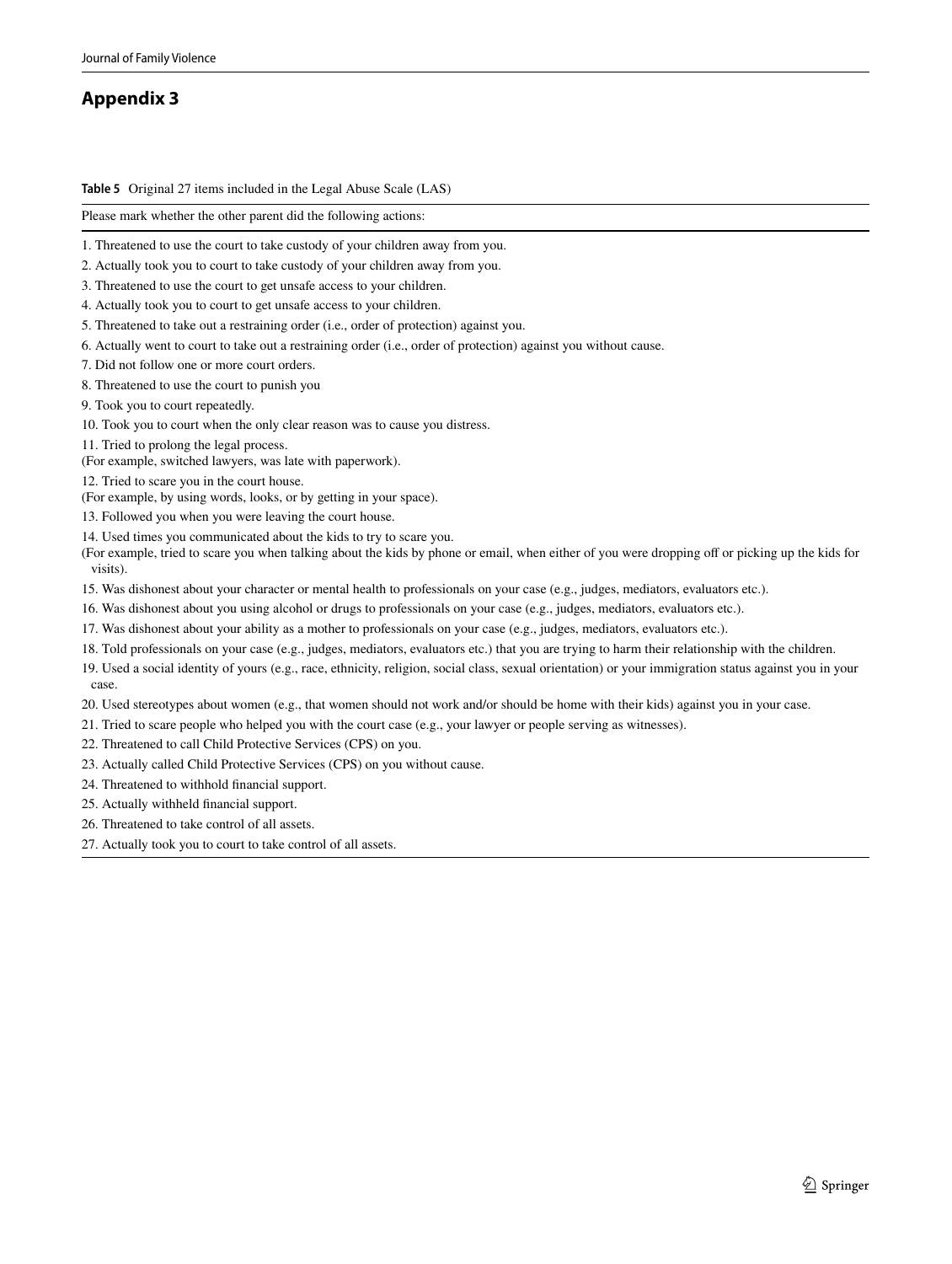**Acknowledgements** The authors would like to thank Erin C. Miller, David L. Blustein and Jessica L. Shaw for their support and guidance; the many experts and community partners who ofered expertise; Meg Riley for her research assistance; Newton Wellesley Hospital, the Larry J. Seigel Fellowship for Victimology Studies, the Center for Human Rights and International Justice, and Boston College for their fnancial support; the reviewers for their helpful feedback; and the participants who shared their experiences with the hope of helping someone else.

# **Declarations**

**Conflict of interest** None of the authors have any conficts of interest to report.

# **References**

- <span id="page-13-1"></span>Adams, A. E., Sullivan, C. M., Bybee, D., & Greeson, M. R. (2008). Development of the scale of economic abuse. *Violence Against Women, 14*(5), 563–588. [https://doi.org/10.1177/1077801208](https://doi.org/10.1177/1077801208315529) [315529](https://doi.org/10.1177/1077801208315529)
- <span id="page-13-13"></span>Anderson, K. L. (2009). Gendering coercive control. *Violence Against Women, 15*(12), 1444–1457. [https://doi.org/10.1177/1077801209](https://doi.org/10.1177/1077801209346837) [346837](https://doi.org/10.1177/1077801209346837)
- <span id="page-13-26"></span>Arcuri, G. G., Palladini, L., Dumas, G., Lemoignan, J., & Gagnon, B. (2015). Exploring the measurement properties of the Montreal Cognitive Assessment in a population of people with cancer. *Supportive Care in Cancer, 23*(9), 2779–2787. [https://doi.org/10.](https://doi.org/10.1007/s00520-015-2643-7) [1007/s00520-015-2643-7](https://doi.org/10.1007/s00520-015-2643-7)
- <span id="page-13-31"></span>Ashcraft, C. (2000). Naming knowledge: A language for reconstructing domestic violence and systemic gender inequity. *Women and Language, 23*(1), 3–10.
- <span id="page-13-5"></span>Bancroft, L., Silverman, J. G., & Ritchie, D. (2012). *The batterer as parent: Addressing the impact of domestic violence on family dynamics*. Sage Publications
- <span id="page-13-29"></span>Barker, C., Pistrang, N., & Robert, E. (2016). *Research Methods in Clinical Psychology*. Wiley
- <span id="page-13-23"></span>Beeble, M. L., Bybee, D., & Sullivan, C. M. (2007). Abusive men's use of children to control their partners and ex-partners. *European Psychologist, 12*(1), 54–61. [https://doi.org/10.1027/1016-9040.](https://doi.org/10.1027/1016-9040.12.1.54) [12.1.54](https://doi.org/10.1027/1016-9040.12.1.54)
- <span id="page-13-27"></span>Bond, T. G., & Fox, C. M. (2015). *Applying the Rasch Model: Fundamental Measurement in the Human Sciences, Third Edition.* Routledge
- <span id="page-13-24"></span>Cattell, R. B. (1966). The scree test for the number of factors. *Multivariate Behavioral Research, 1*(2), 245–276. [https://doi.org/10.](https://doi.org/10.1207/s15327906mbr0102_10) [1207/s15327906mbr0102\\_10](https://doi.org/10.1207/s15327906mbr0102_10)
- <span id="page-13-0"></span>Center for Disease Control and Prevention (2020). *Intimate partner violence.* [https://www.cdc.gov/violenceprevention/intimatepartner](https://www.cdc.gov/violenceprevention/intimatepartnerviolence/index.html) [violence/index.html](https://www.cdc.gov/violenceprevention/intimatepartnerviolence/index.html)*.* Accessed 17 May 2022
- <span id="page-13-20"></span>Clark, L. A., & Watson, D. (1995). Constructing validity: Basic issues in objective scale development. *Psychological Assessment, 7*(3), 309–319.<https://doi.org/10.1037/1040-3590.7.3.309>
- <span id="page-13-19"></span>Clemente, M., Padilla-Racero, D., Espinosa, P., Reig-Botella, A., & Gandoy-Crego, M. (2019). Institutional violence against users of the family law courts and the legal harassment scale. *Frontiers in Psychology, 10*(1), 1–8.<https://doi.org/10.3389/fpsyg.2019.00001>
- <span id="page-13-6"></span>Coy, M., Scott, E., Tweedale, R., & Perks, K. (2015). 'It's like going through the abuse again': domestic violence and women and children's (un) safety in private law contact proceedings. *Journal of Social Welfare and Family Law*, *37*(1), 53–69. [https://doi.org/10.](https://doi.org/10.1080/09649069.2015.1004863) [1080/09649069.2015.1004863](https://doi.org/10.1080/09649069.2015.1004863)
- <span id="page-13-14"></span>Crenshaw, K. (1989). Demarginalizing the intersection of race and sex: A black feminist critique of antidiscrimination doctrine, feminist

theory and antiracist politics. *University of Chicago Legal forum, 1989*(1), 139–167.

- <span id="page-13-25"></span>de Ayala, R. J. (2009). *The theory and practice of item response theory*. Guilford Press
- <span id="page-13-2"></span>DeKeseredy, W. S., Dragiewicz, M., & Schwartz, M. D. (2017). *Abusive endings: Separation and divorce violence against women*. University of California Press
- <span id="page-13-21"></span>DeVellis, R. F. (2017). *Scale Development: Theory and Applications* (4th ed.). Sage
- <span id="page-13-7"></span>Douglas, H. (2018). Legal systems abuse and coercive control. *Criminology & Criminal Justice, 18*(1), 84–99. [https://doi.org/10.1177/](https://doi.org/10.1177/1748895817728380) [1748895817728380](https://doi.org/10.1177/1748895817728380)
- <span id="page-13-18"></span>Douglas, H. (2018). Domestic and family violence, mental health and well-being, and legal engagement. *Psychiatry, Psychology and Law, 25*(3), 341–356. [https://doi.org/10.1080/13218719.2017.](https://doi.org/10.1080/13218719.2017.1396865) [1396865](https://doi.org/10.1080/13218719.2017.1396865)
- <span id="page-13-9"></span>Douglas, H. (2020). Family violence, lawyers and debt. *Australian Journal of Family Law, 33*(3), 264–281
- <span id="page-13-30"></span>Durfee, A., & Goodmark, L. (2021). Is there a protection order to prison pipeline? Gendered dimensions of cross-petitions. *Journal of Aggression, Maltreatment & Trauma, 30*(4), 471–490. [https://](https://doi.org/10.1080/10926771.2019.1685044) [doi.org/10.1080/10926771.2019.1685044](https://doi.org/10.1080/10926771.2019.1685044)
- <span id="page-13-12"></span>Duron, J. F., Johnson, L., Hoge, G. L., & Postmus, J. L. (2021). Observing coercive control beyond intimate partner violence: Examining the perceptions of professionals about common tactics used in victimization. *Psychology of Violence, 11*(2), 144–154. [https://](https://doi.org/10.1037/vio0000354) [doi.org/10.1037/vio0000354](https://doi.org/10.1037/vio0000354)
- <span id="page-13-11"></span>Dutton, M. A., & Goodman, L. A. (2005). Coercion in intimate partner violence: Toward a new conceptualization. *Sex Roles, 52*(11–12), 743–756.<https://doi.org/10.1007/s11199-005-4196-6>
- <span id="page-13-15"></span>Elizabeth, V. (2015). From domestic violence to coercive control: Towards the recognition of oppressive intimacy in the Family Court. *New Zealand Sociology, 30*(2), 26–43. [https://doi.org/10.](https://doi.org/10.3316/informit.359359614101376) [3316/informit.359359614101376](https://doi.org/10.3316/informit.359359614101376)
- <span id="page-13-8"></span>Elizabeth, V. (2017). Custody stalking: A mechanism of coercively controlling mothers following separation. *Feminist Legal Studies, 25*(2), 185–201.<https://doi.org/10.1007/s10691-017-9349-9>
- <span id="page-13-17"></span>Elizabeth, V. (2019). 'It's an invisible wound': the disenfranchised grief of post-separation mothers who lose care time. *Journal of Social Welfare and Family Law, 41*(1), 34–52. [https://doi.org/10.1080/](https://doi.org/10.1080/09649069.2019.1554788) [09649069.2019.1554788](https://doi.org/10.1080/09649069.2019.1554788)
- <span id="page-13-32"></span>Epstein, D., & Goodman, L. (2019). Discounting women: doubting domestic violence survivors' credibility and dismissing their experiences. *University of Pennsylvania Law Review, 167*(2), 399–461
- <span id="page-13-28"></span>Fisher, W. P. (1992). Reliability statistics. *Rasch Measurement Transactions, 6*(3), 238
- <span id="page-13-22"></span>Ford-Gilboe, M., Wathen, C. N., Varcoe, C., MacMillan, H. L., Scott-Storey, K., Mantler, T. … Perrin, N. (2016). Development of a brief measure of intimate partner violence experiences: The Composite Abuse Scale (Revised)—Short Form (CASR-SF). *BMJ Open*, *6*(12).<https://doi.org/10.1136/bmjopen-2016-012824>
- <span id="page-13-16"></span>Goldstein, B. (2010). Recognizing and overcoming abusers' legal tactics. In M. T. Hannah, & B. Goldstein (Eds.), *Domestic violence, abuse, and child custody* (pp. 1–31). Civic Research Institute
- <span id="page-13-10"></span>Gutowski, E., & Goodman, L. A. (2020). "Like I'm invisible": The experiences of mothers who survived intimate partner violence seeking child custody through the family court system. *Journal of Family Violence, 35,* 441–457. [https://doi.org/10.1007/](https://doi.org/10.1007/s10896-019-00063-1) [s10896-019-00063-1](https://doi.org/10.1007/s10896-019-00063-1)
- <span id="page-13-3"></span>Hardesty, J. L. (2002). Separation assault in the context of post-divorce parenting: An integrative review of the literature. *Violence Against Women, 8*(5), 597–625. [https://doi.org/10.1177/107780120200800](https://doi.org/10.1177/107780120200800505) [505](https://doi.org/10.1177/107780120200800505)
- <span id="page-13-4"></span>Hardesty, J. L., & Ganong, L. H. (2006). How women make custody decisions and manage co-parenting with abusive former husbands.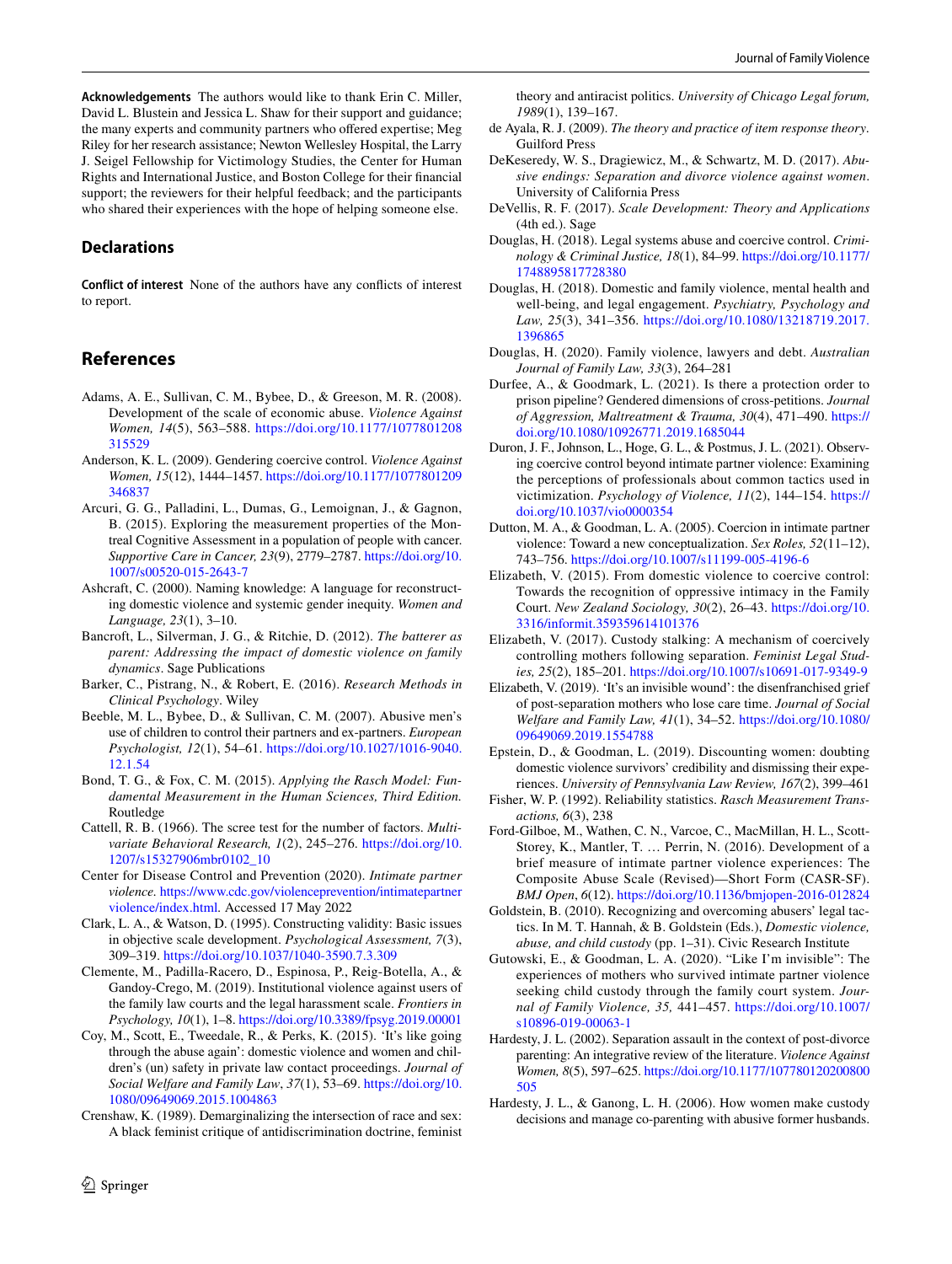*Journal of Social and Personal Relationships, 23*(4), 543–563. <https://doi.org/10.1177/0265407506065983>

- <span id="page-14-33"></span>Harvey, R. J. (2016). Improving measurement via item response theory: Great idea, but hold the rasch. *The Counseling Psychologist, 44*(2), 195–204.<https://doi.org/10.1177/0011000015615427>
- <span id="page-14-8"></span>Haselschwerdt, M. L., Hardesty, J. L., & Hans, J. D. (2011). Custody evaluators' beliefs about domestic violence allegations during divorce: Feminist and family violence perspectives. *Journal of Interpersonal Violence, 26*(8), 1694–1719. [https://doi.org/10.](https://doi.org/10.1177/0886260510370599) [1177/0886260510370599](https://doi.org/10.1177/0886260510370599)
- <span id="page-14-9"></span>Haselschwerdt, M. L., Hardesty, J. L., Park, S. Y., & Ward, J. (2020). Civil court responses to intimate partner violence and child custody: The role of custody evaluators. In R. Fleury-Steiner, M. K. Hefner, S. L. Miller (Eds.), *Civil court responses to intimate partner violence* (pp.115–133). Cognella
- <span id="page-14-3"></span>Hayes, B. E. (2017). Indirect abuse involving children during the separation process. *Journal of Interpersonal Violence, 32*(19), 2975–2997. <https://doi.org/10.1177/0886260515596533>
- <span id="page-14-27"></span>Henson, R. K., & Roberts, J. K. (2006). Use of exploratory factor analysis in published research: Common errors and some comment on improved practice. *Educational and Psychological Measurement, 66*(3), 393–416.<https://doi.org/10.1177/0013164405282485>
- <span id="page-14-23"></span>Heppner, P. P., Wampold, B. E., Owen, J., Thompson, M. N., & Wang, K. T. (2015). *Research design in counseling*. Cengage Learning
- <span id="page-14-22"></span>Hines, D. A., Douglas, E. M., & Berger, J. L. (2015). A self-report measure of legal and administrative aggression within intimate relationships. *Aggressive Behavior, 41*(4), 295–309. [https://doi.](https://doi.org/10.1002/ab.21540) [org/10.1002/ab.21540](https://doi.org/10.1002/ab.21540)
- <span id="page-14-7"></span>Laing, L., & Heward-Belle, S. (2020). Domestic violence and family law. In R. E. Fleury-Steiner, M. K. Hefner, & S. L. Miller (Eds.), *Civil court responses to intimate partner violence and abuse* (pp. 89–113). Cognella Academic Publishing
- <span id="page-14-28"></span>Linacre, J. M. (1994). Sample size and item calibration stability. *Rasch Measurement Transactions, 7,* 328
- <span id="page-14-31"></span>Linacre, J. M. (2002). What do inft and outft, mean-square and standardized mean. *Rasch Measurement Transactions, 16*(2), 878
- <span id="page-14-30"></span>Linacre, J. M. (2012). *Winsteps® Rasch measurement computer program user's guide.* Winsteps.com
- <span id="page-14-24"></span>Little, R. J. (1988). A test of missing completely at random for multivariate data with missing values. *Journal of the American Statistical Association, 83*(404), 1198–1202. [https://doi.org/10.2307/](https://doi.org/10.2307/2290157) [2290157](https://doi.org/10.2307/2290157)
- <span id="page-14-29"></span>Mallinckrodt, B., Miles, J. R., & Recabarren, D. A. (2016). Using focus groups and Rasch item response theory to improve instrument development. *The Counseling Psychologist, 44*(2), 146– 194.<https://doi.org/10.1177/0011000015596437>
- <span id="page-14-32"></span>Mallinckrodt, B., & Tekie, Y. T. (2016). Item response theory analysis of Working Alliance Inventory, revised response format, and new Brief Alliance Inventory. *Psychotherapy Research, 26*(6), 694–718.<https://doi.org/10.1080/10503307.2015.1061718>
- <span id="page-14-10"></span>Meier, J. S. (2009). A historical perspective on parental alienation syndrome and parental alienation. *Journal of Child Custody, 6*(3–4), 232–257.<https://doi.org/10.1080/15379410903084681>
- <span id="page-14-13"></span>Meier, J. S., & Dickson, S. (2017). Mapping gender: Shedding empirical light on family courts' treatment of cases involving abuse and alienation. *Law & Inequality, 35,* 311–334.
- <span id="page-14-14"></span>Meier, J. S. (2020). US child custody outcomes in cases involving parental alienation and abuse allegations: What do the data show? *Journal of Social Welfare and Family Law, 42*(1), 92–105. [https://](https://doi.org/10.1080/09649069.2020.1701941) [doi.org/10.1080/09649069.2020.1701941](https://doi.org/10.1080/09649069.2020.1701941)
- <span id="page-14-15"></span>Meier, J. S. (2021). *Denial of family violence in court: an empirical analysis and path forward for family law*. GW Law Faculty Publications & Other Works, 1536. [https://scholarship.law.gwu.edu/](https://scholarship.law.gwu.edu/faculty_publications/1536) [faculty\\_publications/1536](https://scholarship.law.gwu.edu/faculty_publications/1536)
- <span id="page-14-26"></span>Meyer, J. P. (2014). *Applied measurement with jMetrik*. Routledge
- <span id="page-14-34"></span>Miles, J. R., Mallinckrodt, B., & Recabarren, D. A. (2016). Reconsidering focus groups and Rasch model item response theory in instrument development. *The Counseling Psychologist, 44*(2), 226–236. <https://doi.org/10.1177/0011000016631121>
- <span id="page-14-21"></span>Miller, S. L., & Manzer, J. L. (2018). Safeguarding children's wellbeing: Voices from abused mothers navigating their relationships and the civil courts. *Journal of Interpersonal Violence, 36*(9–10), 4545–4569.<https://doi.org/10.1177/0886260518791599>
- <span id="page-14-4"></span>Miller, S. L., & Smolter, N. L. (2011). Paper abuse: When all else fails, batterers use procedural stalking. *Violence Against Women, 17*(5), 637–650.<https://doi.org/10.1177/1077801211407290>
- <span id="page-14-18"></span>Przekop, M. (2011). One more battleground: Domestic violence, child custody, and the batterers' relentless pursuit of their victims through the courts. *Seattle Journal for Social Justice, 9*(2), 1053–1106.
- <span id="page-14-5"></span>Rivera, E. A., Sullivan, C. M., Zeoli, A. M., & Bybee, D. (2018). A longitudinal examination of mothers' depression and PTSD symptoms as impacted by partner-abusive men's harm to their children. *Journal of Interpersonal Violence, 33*(18), 2779–2801. [https://doi.](https://doi.org/10.1177/0886260516629391) [org/10.1177/0886260516629391](https://doi.org/10.1177/0886260516629391)
- <span id="page-14-11"></span>Saunders, D. G., Tolman, R. M., & Faller, K. C. (2013). Factors associated with child custody evaluators' recommendations in cases of intimate partner violence. *Journal of Family Psychology, 27*(3), 473–483.<https://doi.org/10.1037/a0032164>
- <span id="page-14-35"></span>Scott, K. L., & Crooks, C. V. (2006). Intervention for abusive fathers: Promising practices in court and community responses. *Juvenile and Family Court Journal, 57*(3), 29–44. [https://doi.org/10.1111/j.](https://doi.org/10.1111/j.1755-6988.2006.tb00126.x) [1755-6988.2006.tb00126.x](https://doi.org/10.1111/j.1755-6988.2006.tb00126.x)
- <span id="page-14-25"></span>StataCorp. (2019). *Stata Statistical Software: Release 16*. StataCorp LLC
- <span id="page-14-16"></span>Stark, E. (2007). *Coercive control: The entrapment of women in personal life*. Oxford University Press
- <span id="page-14-12"></span>Stark, E. (2010). Reframing child custody decisions in the context of coercive control. In M. Hannah, & B. Goldstein (Eds.), *Domestic violence, abuse, and child custody* (pp. 1–29). Civic Research Institute
- <span id="page-14-17"></span>Stark, E., & Hester, M. (2019). Coercive control: Update and review. *Violence Against Women, 25*(1), 81–104. [https://doi.org/10.1177/](https://doi.org/10.1177/1077801218816191) [1077801218816191](https://doi.org/10.1177/1077801218816191)
- <span id="page-14-0"></span>Stöckl, H., Devries, K., Rotstein, A., Abrahams, N., Campbell, J., Watts, C., & Moreno, C. G. (2013). The global prevalence of intimate partner homicide: a systematic review. *The Lancet, 382*(9895), 859–865. [https://doi.org/10.1016/S0140-6736\(13\)](https://doi.org/10.1016/S0140-6736(13)61030-2) [61030-2](https://doi.org/10.1016/S0140-6736(13)61030-2)
- <span id="page-14-1"></span>Thomas, K. A., Goodman, L., & Putnins, S. (2015). "I have lost everything": Trade-ofs of seeking safety from intimate partner violence. *American Journal of Orthopsychiatry, 85*(2), 170–180. <https://doi.org/10.1037/ort0000044>
- <span id="page-14-19"></span>Toews, M. L., & Bermea, A. M. (2017). I was naive in thinking, 'I divorced this man, he is out of my life'": A qualitative exploration of post-separation power and control tactics experienced by women. *Journal of Interpersonal Violence, 32*(14), 2166– 2189. <https://doi.org/10.1177/0886260515591278>
- <span id="page-14-20"></span>Varcoe, C., & Irwin, L. G. (2004). "If I killed you, I'd get the kids": Women's survival and protection work with child custody and access in the context of woman abuse. *Qualitative Sociology, 27*(1), 77–99. [https://doi.org/10.1023/B:QUAS.0000015545.](https://doi.org/10.1023/B:QUAS.0000015545.82803.90) [82803.90](https://doi.org/10.1023/B:QUAS.0000015545.82803.90)
- <span id="page-14-2"></span>Walker, R., Logan, T. K., Jordan, C. E., & Campbell, J. C. (2004). An integrative review of separation in the context of victimization: Consequences and implications for women. *Trauma, Violence, & Abuse, 5*(2), 143–193.<https://doi.org/10.1177/1524838003262333>
- <span id="page-14-6"></span>Ward, D. (2016). In her words: Recognizing and preventing abusive litigation against domestic violence survivors. *Seattle Journal for Social Justice, 14*(2), 429–460. Available at: [https://digitalcom](https://digitalcommons.law.seattleu.edu/sjsj/vol14/iss2/11) [mons.law.seattleu.edu/sjsj/vol14/iss2/11](https://digitalcommons.law.seattleu.edu/sjsj/vol14/iss2/11)